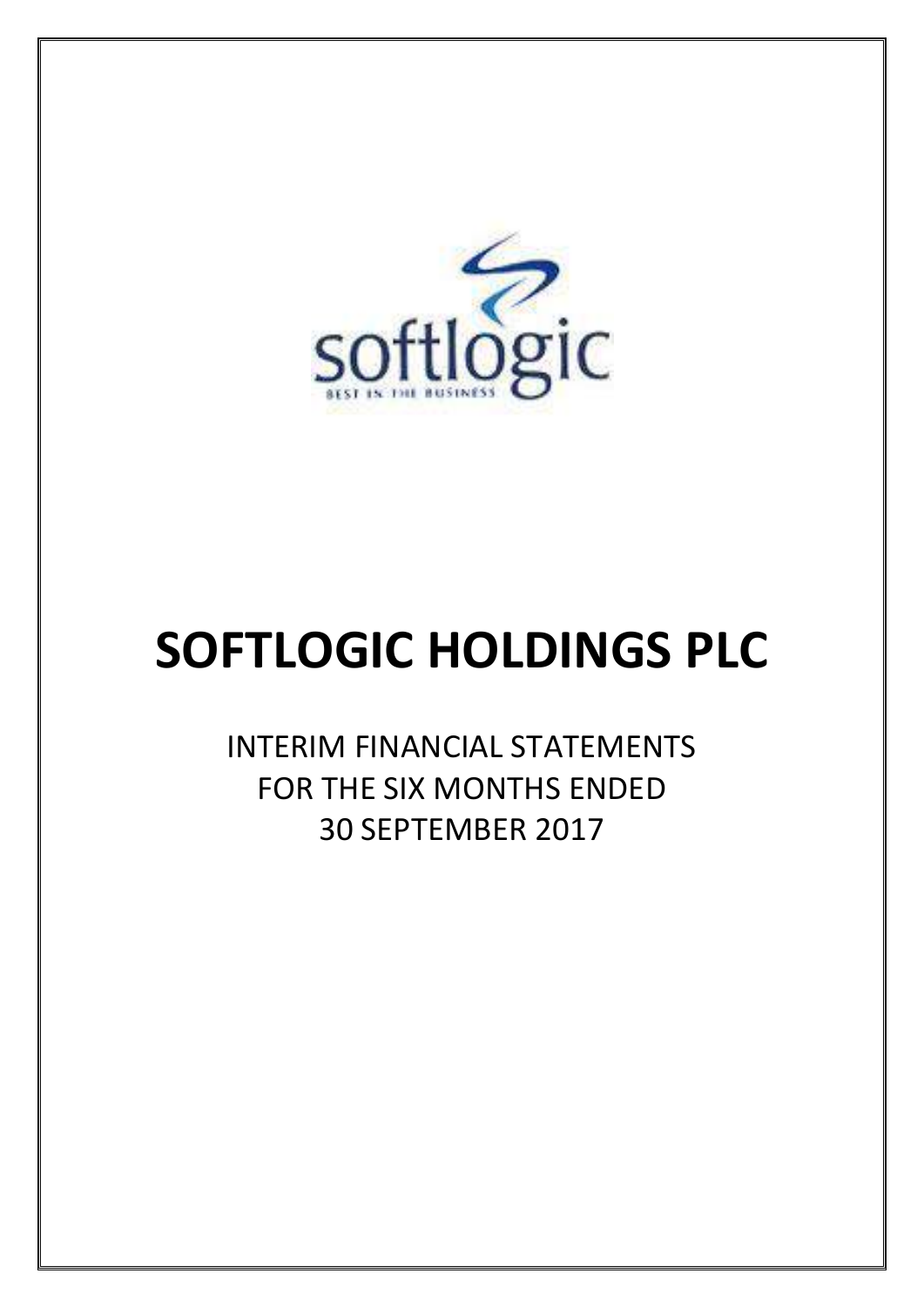#### **Dear Shareholders,**

Group Revenue grew 6.4% to Rs. 31.1 Bn during the first half of the financial year with the quarter also registering a similar growth of 6.5% to Rs. 15.9 Bn. Group topline for the six months was led by Retail (30.8%), ICT (26.4%), Healthcare Services (19.1%), Financial Services (16.5%) and Automobile (3.8%). Sales contribution from the leisure activity has been trending up as both the hotels reported healthy occupancy levels during the quarter. However, the twin effect of adverse weather conditions affecting retail demand, the high interest rate regime, in the absence of the insurance transfer for the quarter, and the general depressed economic climate, when all combined together posed a challenge for the Group. Nonetheless, the future outlook will depend on several macroeconomic factors but the Group is positioned well enough to overcome such hurdles. As business is cyclical, 3rd quarter results are more robust than the  $2<sup>nd</sup>$  quarter due to the optimism of Christmas sales, which the Group will undoubtedly benefit from during this period.

Gross Profit improved 21.2% to Rs. 11.2 Bn during the 1HFY18 indicating a healthy improvement in GP margin from 31.5% in 1HFY17 to 35.9% in 1HFY18. The quarter too registered similar GP margin improvements taking the quarterly gross profit to 5.7 Bn (up 21.1%). Cost control measures and economies of scale helped maintain profit margins amidst systemic challenges.

Distribution and administrative expenses increased 15% and 16.8% to Rs. 1.6 Bn and Rs. 6.4 Bn respectively during 1HFY18. Consequently, operational expenses for the cumulative period increased 16.4% to Rs. 8 Bn while a 16.7% growth was denoted during the quarter to Rs. 4 Bn. The increase in the operating cost margins from 23% to 26% during 1HFY18 is primarily due to the launch of our city hotel which is yet to contribute to Group bottom line.

Quarterly operating profit increased 44% to Rs. 2.2 Bn taking the cumulative operating earnings to Rs. 4.1 Bn (up 39.6%). A strong improvement in operating profit margins was seen during the first half of the financial year from 9.9% in the comparative period to 13% with the quarter too witnessing an improvement from 10.2% in 2QFY17 to 13.9% in 2QFY18.

Group EBITDA for the quarter improved 42.1% to Rs. 2.9 Bn while the cumulative EBITDA increased 40% to Rs. 5.4 Bn. Net finance expenses increased 28.2% to Rs. 2.2 Bn during 1HFY18 with the quarter increasing 28.6% to Rs. 1.2 Bn.

Profit before tax for the cumulative period was Rs. 1 Bn while the quarter reported a PBT of Rs. 358.1 Mn. Profit after taxation for the first half of FY2017/18 closed at Rs. 677.9 Mn with the quarter concluding with a PAT of Rs. 248.2 Mn.

### **Retail**

Retail sector's cumulative revenue was Rs. 9.6 Bn with the quarter reporting Rs. 4.7 Bn.

ODEL and Softlogic Retail continued to be dominant contributors to the sector performance. Performance of ODEL was disrupted during the quarter with the construction of the new wing at the flagship store, which makes up c.50% of ODEL's total company revenue. This new 10,000 sq.ft retail space, which opened in August 2017, introduced 'Aldo', one of the world's most sought after footwear and accessories' brand and 'Desigual'. The store also now houses an exclusive sportswear section with 'Nike', 'Adidas', 'Reebok' and 'Puma'. Highlights of the new shopping area extend to a Denim Lab, luggage, swimwear, lingerie and much more other exciting fashion articles.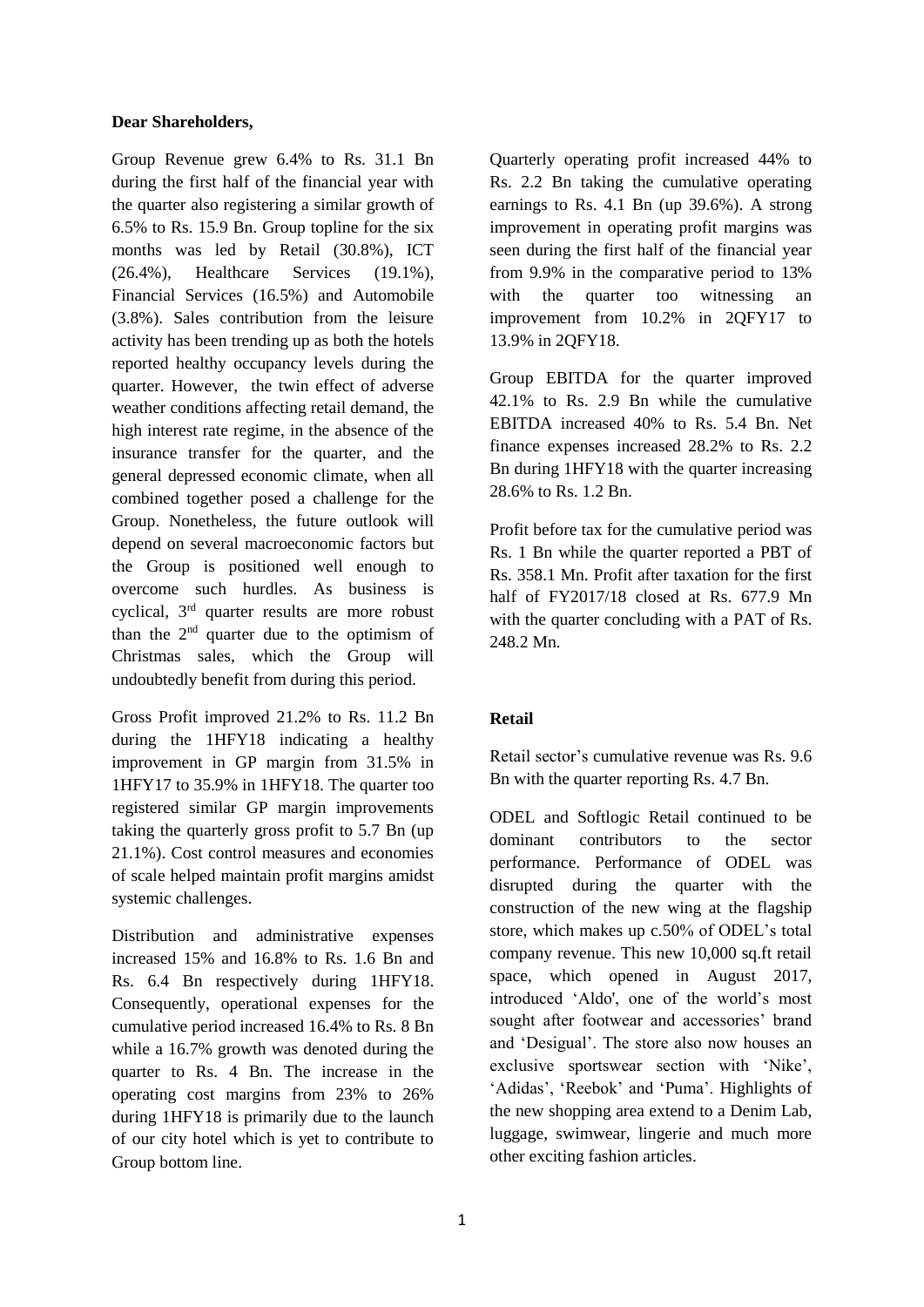Burger King opened in Peradeniya and Moratuwa taking its total penetration to 18 outlets. Baskin-Robbins is undergoing a full refurbishment as new ice cream flavours are being introduced with focus on quality and customer satisfaction. Baskin-Robbins and Burger King are now available for the first time together in one location at K-Zone, Moratuwa.

Sector operating profit increased 36.8% to Rs. 1.4 Bn during 1HFY18 with the quarter registering an increase of 17.3% to Rs. 682.7 Mn reflecting an OP margin improvement from 10.5% in 1HFY17 to 14.4% in 1HFY18. Synergy and cost control while expanding led to the improvement in profit margins. Cumulative sector PBT improved 13.6% to Rs. 420.1 Mn while making a PBT of Rs. 129.5 Mn for the quarter. Retail sector cumulative PAT reported a strong growth of 21.8% to Rs. 313.8 Mn despite the quarter being dragged down by lackluster retail demand to report a PAT of Rs. 91 Mn.

ODEL Mall, a mixed development project, is progressing with the initial piling work and is to be completed by 2020. Furthermore, initial bookings and interest shown in the luxury apartment complex by prospective buyers is very encouraging.

#### **Healthcare Services**

Asiri chain continued its solid performance with sector revenue for the quarter growing 13.1% to Rs. 2.9 Bn while the cumulative topline registered a 20.7% increase to Rs. 5.9 Bn. Hospital group's topline was led by Central Hospital Ltd., (36% contribution), followed by Asiri Hospital Holdings PLC (31% contribution) and Asiri Surgical Hospital PLC (26% contribution).

Sector operating profit rose 53.3% to Rs. 1.5 Bn during the first half of the financial year while the quarter also witnessed a growth of 43.2% to Rs. 795.6 Mn. Sector revenue growth will improve much further after the opening of Asiri Hospital Kandy next year.

#### **Information & Communication Technology**

ICT sector revenue was disturbed with the slowdown of the Microsoft handset business and with the fierce competition faced by Samsung. Hence, the sector reported a decline of 10.9% to Rs. 8.2 Bn during the six months period while the quarter made a turnover of Rs. 4.3 Bn (down 7.7%). However, the launch of 'Intex', an affordable handset range, coupled with Nokia's new range, a promising outlook for the telco business is envisaged. We will also be relaunching Blackberry in the coming weeks. IT business continued smoothly as it worked on contracts from both the state and the private sector.

Sector operating profit for the quarter improved 15.7% to Rs. 199.7 Mn taking the cumulative period to report Rs. 411.9 Mn. Sector PBT was Rs. 286.4 Mn (up 8.8%) for 1HFY18 while the quarter witnessed a 60.6% to Rs. 138.2 Mn as saving in finance cost was witnessed during the quarter. Subsequently, sector PAT for the period concluded at Rs. 228.8 Mn (up 14.3%) with the quarterly PAT closing at Rs. 122.6 Mn (up 69%)

#### **Financial Services**

Financial Services recorded a growth of 18.6% in turnover to Rs. 5.1 Bn during 1HFY18 as the quarterly revenue also improved 18% to Rs. 489 Mn. Sector operating profit for the quarter increased by 95.2% to Rs. 487 Mn leading the cumulative operating earnings to Rs. 819.9 Mn (up 45%). Sector PBT for the quarter was Rs. 6.5 Mn while cumulative PBT reached Rs. 317.8 Mn. Sector PAT reached Rs. 281 Mn during 1HFY18.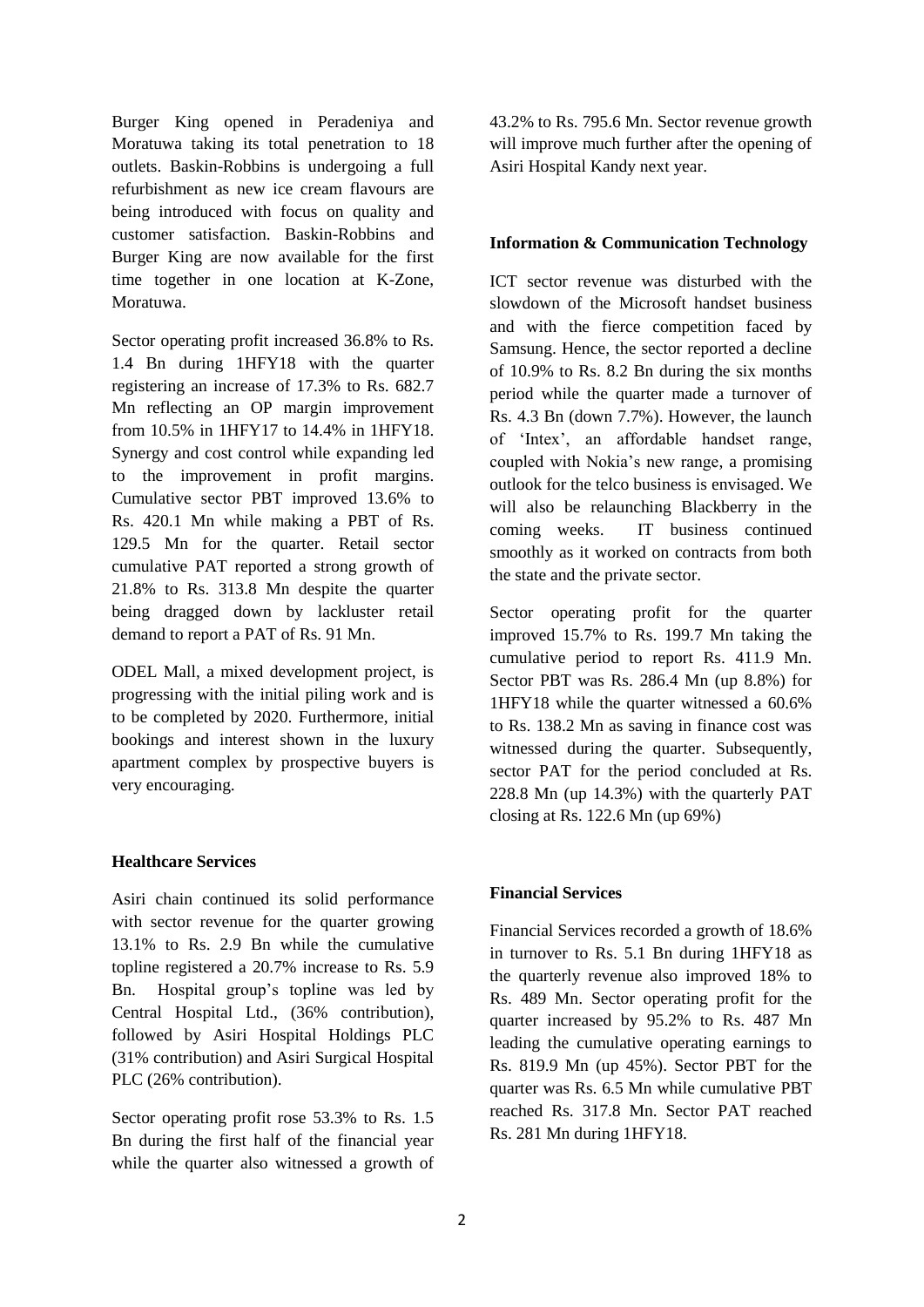Softlogic Life Insurance PLC continued to perform strongly recording a GWP of Rs. 1.9 Bn, a growth of 39% compared to the previous year. The Company, whose financial year ends in December, recorded a GWP of Rs. 5.3 Bn for 1-3Q2017. Once again Softlogic Life demonstrated a growth which is double to that of the industry with market share of 10%. With several other benefits accruing along with innovative products in the pipeline, we believe that the upcoming periods will deliver strong results.

Softlogic Finance PLC's assets were Rs. 22.5 Bn as at 30th September 2017 whilst Customer Deposits was Rs. 16.4 Bn. Branch expansion continued with two additions during the quarter bringing the overall branch strength to 34. The 35th branch will be opened in Gampaha soon. With the expanding branch network combined with crossing selling opportunities arising for leasing operations from Group automobile sales and Suzuki motorcycles, Softlogic Finance has strong potential for further growth.

#### **Automobile**

Automobile sector revenue improved 51.5% to Rs.1.2 Bn during the first half of financial year end 2018. This sector continued to reduce losses as focus was in value-adding activities.

Ford Ranger Double Cab which continued to be our main sales contributor did not be see any significant duty changes after the budget proposals. Accident Repair business continued on its smooth pace along with the spare part and service arm of Daihatsu.

Suzuki Motors will be harnessing group synergies to strengthen its distribution channels to better exploit the motor cycle market in Sri Lanka. The potential of this business is very promising given the growing demand for affordable transport.

#### **Leisure & Real Estates**

Leisure reported strong revenues following healthy occupancy levels at Centara Ceysands Resorts & Spa along with Mövenpick Hotel Colombo occupancy level improving during the latter period. Sector registered a topline of Rs. 1.1 Bn (up 165.7%) while the quarter made a turnover of Rs. 627.8 Mn (up 163.1%). However, the new city hotel is yet to contribute to Group profitability.

Softlogic Properties' most recent project, Everest Apartments, is the 18-unit apartment on De Fonseka Place, Colombo 5. This project is expected to be completed by end-2017 and pre-sale bookings have been satisfactory. 2018 National Budget holds mixed sentiments on the Group activities. With foreigners allowed to buy condominiums below fourth floor holds potential for our apartments while the application of VAT of 15% on condominium sales would dampen interest.

#### **Future Outlook**

Investments in group activities continue especially in the retail arena, with planned expansion of Odel in Colombo City Centre by March 2018 and Shangri-La by June 2019. We expect to benefit from economies of scale and synergies so as to become the only fashion retailer with a portfolio of international and local brands in a captive market.

The current macroeconomic conditions, although are challenging, should tourism grow at the expected pace, the leisure and retail sectors would be beneficiaries. The upcoming Asiri Hospital Kandy would undoubtedly be a preferred hospital in the Central Province further boosting this sector thus unlocking cash flows from such new investments.

-*sgd-***Ashok Pathirage Chairman 15 th November 2017**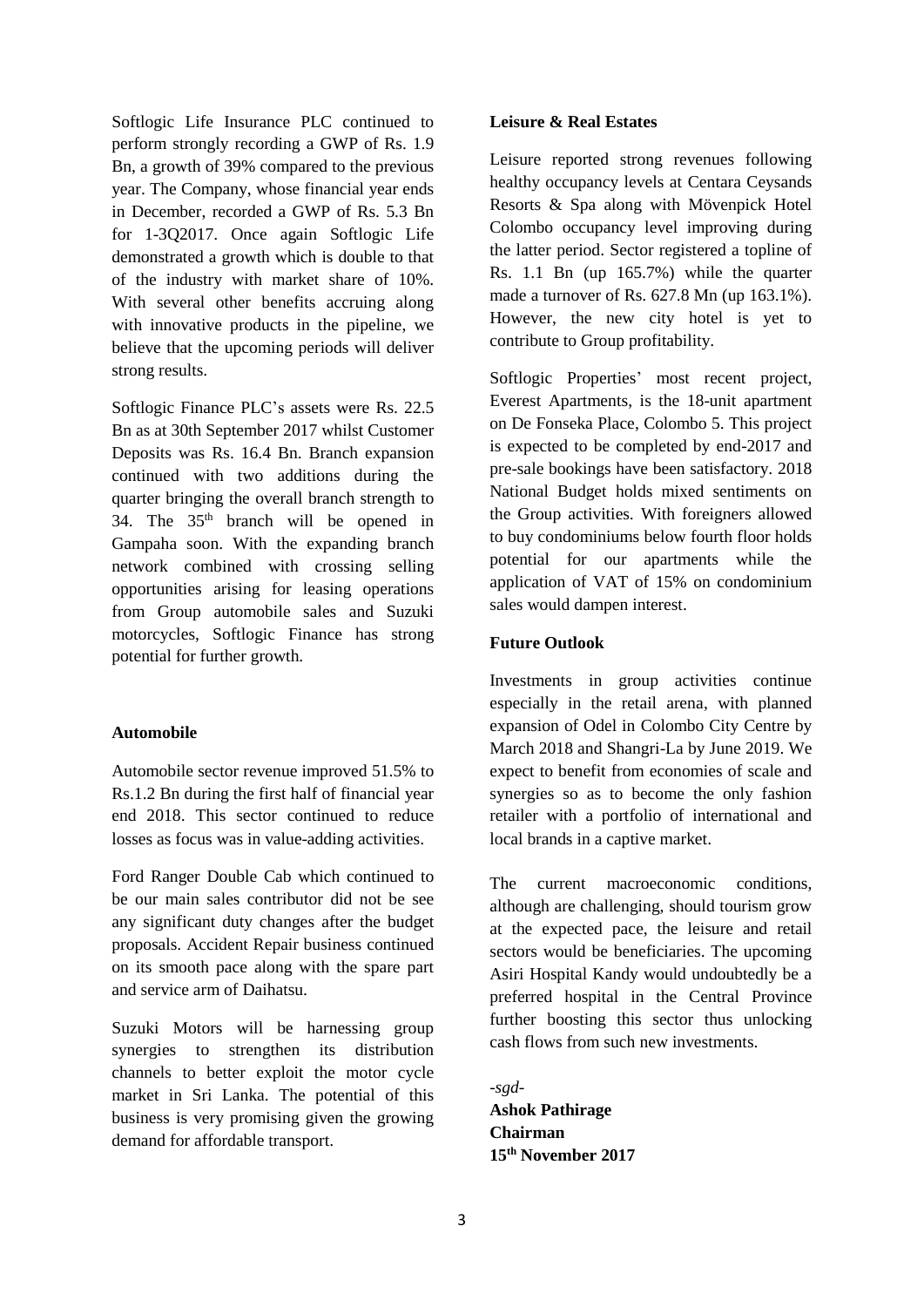#### **CONSOLIDATED INCOME STATEMENT**

| In Rs.                                                    | <b>Unaudited</b><br>06 months to<br>30-09-2017 | <b>Unaudited</b><br>06 months to<br>30-09-2016 | Change<br>as a<br>$\%$ | <b>Unaudited</b><br>03 months to<br>30-09-2017 | <b>Unaudited</b><br>03 months to<br>30-09-2016 | Change<br>as a<br>% | <b>Audited</b><br>12 months to<br>31-03-2017 |
|-----------------------------------------------------------|------------------------------------------------|------------------------------------------------|------------------------|------------------------------------------------|------------------------------------------------|---------------------|----------------------------------------------|
| <b>Continuing operations</b>                              |                                                |                                                |                        |                                                |                                                |                     |                                              |
| Revenue                                                   | 31,086,017,054                                 | 29,225,853,050                                 | 6.36                   | 15,922,927,952                                 | 14,954,204,456                                 | 6.48                | 59,087,730,604                               |
| Cost of sales                                             | (19,934,324,924)                               | (20,023,279,015)                               | (0.44)                 | (10, 211, 564, 889)                            | (10, 276, 515, 660)                            | (0.63)              | (39, 377, 706, 757)                          |
| <b>Gross profit</b>                                       | 11,151,692,130                                 | 9,202,574,035                                  | 21.18                  | 5,711,363,063                                  | 4,677,688,796                                  | 22.10               | 19,710,023,847                               |
| Other operating income                                    | 860,137,852                                    | 537,272,727                                    | 60.09                  | 468,781,711                                    | 261,223,394                                    | 79.46               | 994,431,461                                  |
| Distribution expenses                                     | (1,588,868,288)                                | (1,381,761,157)                                | 14.99                  | (921, 097, 421)                                | (530, 336, 840)                                | 73.68               | (3,039,151,173)                              |
| Administrative expenses                                   | (6,370,648,006)                                | (5,454,328,299)                                | 16.80                  | (3,053,069,860)                                | (2,876,080,525)                                | 6.15                | (12,350,088,217)                             |
| Results from operating activities                         | 4,052,313,688                                  | 2,903,757,306                                  | 39.55                  | 2,205,977,493                                  | 1,532,494,825                                  | 43.95               | 5,315,215,918                                |
| Finance income                                            | 571,288,929                                    | 412,231,431                                    | 38.58                  | 259,743,485                                    | 254,671,429                                    | 1.99                | 897,391,473                                  |
| Finance expenses                                          | (2,741,305,350)                                | (2, 104, 686, 911)                             | 30.25                  | (1,481,826,653)                                | (1, 204, 735, 118)                             | 23.00               | (4,809,538,225)                              |
| Net finance cost                                          | (2, 170, 016, 421)                             | (1,692,455,480)                                | 28.22                  | (1,222,083,168)                                | (950,063,689)                                  | 28.63               | (3,912,146,752)                              |
| Change in fair value of investment property               |                                                |                                                |                        |                                                |                                                |                     | 354,120,000                                  |
| Change in insurance contract liabilities                  | (873, 308, 405)                                | (12, 559, 204)                                 | 6,853.53               | (633, 753, 724)                                | 18,224,788                                     | (3,577.43)          | (82, 439, 974)                               |
| Share of profit of equity accounted investees             | 8,780,685                                      | 15,487,981                                     | (43.31)                | 7,982,457                                      | 7,493,871                                      | 6.52                | 9,997,782                                    |
| Profit before tax                                         | 1,017,769,547                                  | 1,214,230,603                                  | (16.18)                | 358,123,058                                    | 608,149,795                                    | (41.11)             | 1,684,746,974                                |
| Tax expense                                               | (339,903,022)                                  | (313, 612, 892)                                | 8.38                   | (109, 886, 059)                                | (214, 465, 416)                                | (48.76)             | (863, 567, 306)                              |
| Profit for the period from continuing operations          | 677,866,525                                    | 900,617,711                                    | (24.73)                | 248,236,999                                    | 393,684,379                                    | (36.95)             | 821,179,668                                  |
| Profit/ (loss) for the period from discontinued operation |                                                | (111,005,996)                                  | (100.00)               | ٠                                              | (32, 474, 105)                                 | (100.00)            | 145,317,367                                  |
| Profit for the period                                     | 677,866,525                                    | 789,611,715                                    | (14.15)                | 248,236,999                                    | 361,210,274                                    | (31.28)             | 966,497,035                                  |
| Attributable to:                                          |                                                |                                                |                        |                                                |                                                |                     |                                              |
| Equity holders of the parent                              | 2,463,125                                      | 195,585,418                                    | (98.74)                | (41, 116, 103)                                 | 93,794,108                                     | (143.84)            | 108,189,090                                  |
| Non-controlling interest                                  | 675,403,400                                    | 594,026,297                                    | 13.70                  | 289,353,102                                    | 267,416,166                                    | 8.20                | 858,307,945                                  |
|                                                           | 677,866,525                                    | 789,611,715                                    | (14.15)                | 248,236,999                                    | 361,210,274                                    | (31.28)             | 966,497,035                                  |
|                                                           |                                                |                                                |                        |                                                |                                                |                     |                                              |
| Earnings per share - Basic (Rs.)                          |                                                | 0.25                                           | (100.00)               | (0.05)                                         | 0.12                                           | (143.84)            | 0.14                                         |
| Dividend per share - Rs.                                  | 0.65                                           | 0.50                                           | 30.00                  |                                                |                                                |                     | 0.50                                         |

Note : Figures in brackets indicate deductions. The above figures are not audited unless otherwise stated.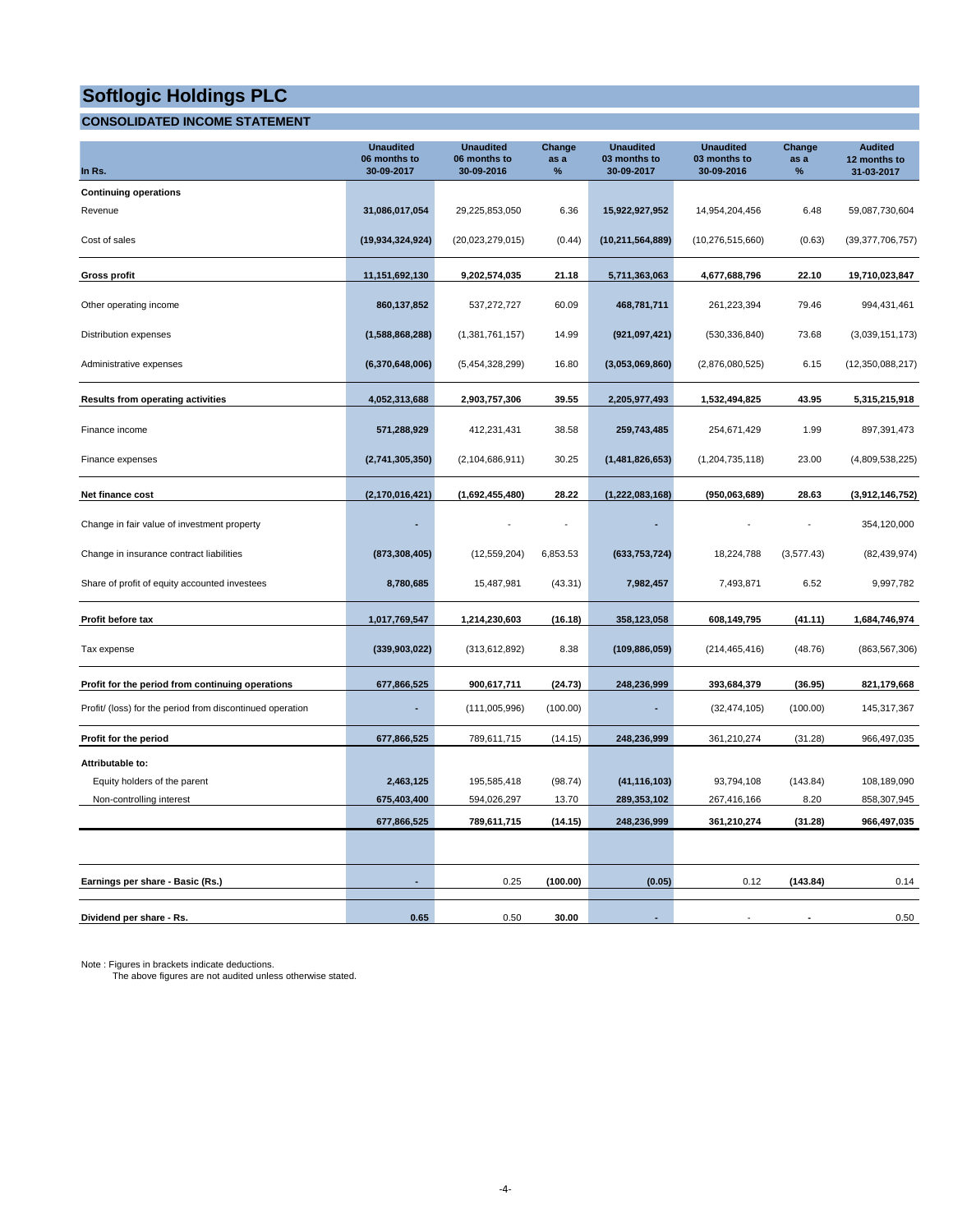### **CONSOLIDATED STATEMENT OF COMPREHENSIVE INCOME**

| In Rs.                                                                                                | <b>Unaudited</b><br>06 months to<br>30-09-2017 | <b>Unaudited</b><br>06 months to<br>30-09-2016 | Change<br>as a<br>$\%$ | <b>Unaudited</b><br>03 months to<br>30-09-2017 | <b>Unaudited</b><br>03 months to<br>30-09-2016 | Change<br>as a<br>$\%$ | <b>Audited</b><br>12 months to<br>31-03-2017 |
|-------------------------------------------------------------------------------------------------------|------------------------------------------------|------------------------------------------------|------------------------|------------------------------------------------|------------------------------------------------|------------------------|----------------------------------------------|
| Profit for the period                                                                                 | 677,866,525                                    | 789,611,715                                    | (14.15)                | 248,236,999                                    | 361,210,274                                    | (31.28)                | 966,497,035                                  |
| Other comprehensive income<br><b>Continuing operations</b>                                            |                                                |                                                |                        |                                                |                                                |                        |                                              |
| Other comprehensive income to be reclassified to<br>income statement in subsequent periods            |                                                |                                                |                        |                                                |                                                |                        |                                              |
| Currency translation of foreign operations                                                            | (4,693,721)                                    | (1, 149, 369)                                  | 308.37                 | (2, 218, 663)                                  | (2,738,081)                                    | (18.97)                | (4,948,205)                                  |
| Net change in fair value on derivative financial instruments                                          | 4,654,443                                      | (12, 371, 882)                                 | (137.62)               | 22,114,592                                     | (341, 764)                                     | (6,570.72)             | (38,096,017)                                 |
| Net (loss) / gain on available-for-sale financial assets                                              | 371,116,147                                    | 105,063,402                                    | 253.23                 | 23,238,057                                     | 851,250                                        | 2,629.87               | (371, 744, 345)                              |
| Available-for-sale financial assets reclassified to income<br>statement                               | 5,537,302                                      | (9, 143, 113)                                  | (160.56)               | 45,613,058                                     | (5,092,970)                                    | (995.61)               | (20, 364, 400)                               |
| Net other comprehensive income to be reclassified to income<br>statement in subsequent periods        | 376,614,171                                    | 82,399,038                                     | 357.06                 | 88,747,044                                     | (7, 321, 565)                                  | (1,312.13)             | (435, 152, 967)                              |
|                                                                                                       |                                                |                                                |                        |                                                |                                                |                        |                                              |
| Other comprehensive income not to be reclassified<br>to income statement in subsequent periods        |                                                |                                                |                        |                                                |                                                |                        |                                              |
| Revaluation of land and buildings                                                                     |                                                |                                                |                        |                                                |                                                |                        | 1,322,816,775                                |
| Re-measurement gain/ (loss) on employee benefit liabilities                                           |                                                |                                                |                        |                                                |                                                |                        | (50,033,638)                                 |
| Share of other comprehensive income of equity accounted<br>investments (net of tax)                   |                                                |                                                |                        |                                                |                                                |                        | 289,308                                      |
| Tax on other comprehensive income not to be reclassified to<br>income statement in subsequent periods |                                                |                                                |                        |                                                |                                                |                        | (38, 366, 048)                               |
| Net other comprehensive income not to be reclassified to<br>income statement in subsequent periods    |                                                |                                                |                        |                                                |                                                |                        | 1,234,706,397                                |
| Other comprehensive income from continuing operations<br>for the period, net of tax                   | 376,614,171                                    | 82,399,038                                     | 357.06                 | 88,747,044                                     | (7, 321, 565)                                  | (1,312.13)             | 799,553,430                                  |
| Other comprehensive income from discontinued operations<br>for the period, net of tax                 | ÷                                              | 72,882,792                                     | (100.00)               |                                                | 69,575,389                                     | (100.00)               | 72,882,792                                   |
| Total comprehensive income for the period, net of tax                                                 | 1,054,480,696                                  | 944,893,545                                    | 11.60                  | 336,984,043                                    | 423,464,098                                    | (20.42)                | 1,838,933,257                                |
|                                                                                                       |                                                |                                                |                        |                                                |                                                |                        |                                              |
| Attributable to:                                                                                      |                                                |                                                |                        |                                                |                                                |                        |                                              |
| Equity holders of the parent                                                                          | 171,437,825                                    | 174,569,619                                    | (1.79)                 | 11,832,706                                     | 42,803,882                                     | (72.36)                | 772,007,862                                  |
| Non-controlling interest                                                                              | 883,042,871                                    | 770,323,926                                    | 14.63                  | 325, 151, 337                                  | 380,660,216                                    | (14.58)                | 1,066,925,395                                |
|                                                                                                       | 1,054,480,696                                  | 944,893,545                                    | 11.60                  | 336,984,043                                    | 423,464,098                                    | (20.42)                | 1,838,933,257                                |

Note : Figures in brackets indicate deductions. The above figures are not audited unless otherwise stated.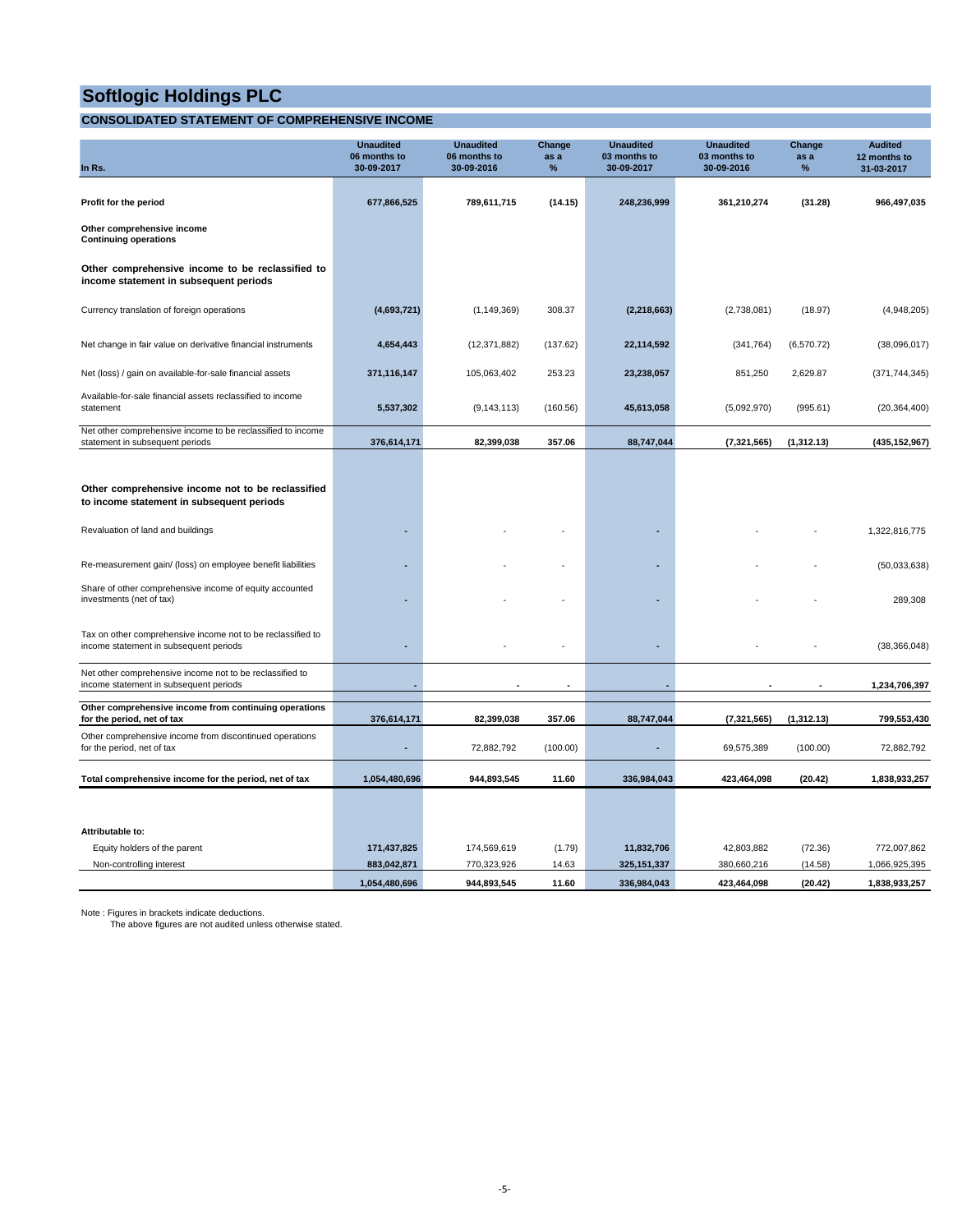#### **CONSOLIDATED STATEMENT OF FINANCIAL POSITION**

|                                                            | <b>Unaudited</b>              | <b>Unaudited</b>            | <b>Audited</b>              |
|------------------------------------------------------------|-------------------------------|-----------------------------|-----------------------------|
|                                                            | as at                         | as at                       | as at                       |
| In Rs.                                                     | 30-09-2017                    | 30-09-2016                  | 31-03-2017                  |
| <b>ASSETS</b>                                              |                               |                             |                             |
| <b>Non-current assets</b>                                  |                               |                             |                             |
| Property, plant and equipment                              | 37,505,737,810                | 32,941,749,379              | 36,350,857,044              |
| Lease rentals paid in advance                              | 856,067,460                   | 853,240,505                 | 852,722,039                 |
| Investment property                                        | 1,037,000,000                 | 682,880,000                 | 1,037,000,000               |
| Intangible assets                                          | 8,604,157,591                 | 8,605,487,266               | 8,569,237,398               |
| Investments in equity accounted investments                | 100,959,086                   | 73,729,303                  | 68,528,412                  |
| Non-current financial assets                               | 12,259,970,214                | 10,670,463,197              | 10,129,306,863              |
| Rental receivable on lease assets and hire purchase        | 438,200,438                   | 240,929,804                 | 359,972,088                 |
| Other non-current assets                                   | 316,002,521                   | 310,413,315                 | 236,545,947                 |
| Deferred tax assets                                        | 551,636,228<br>61.669.731.348 | 298,675,292                 | 508,967,693                 |
|                                                            |                               | 54,677,568,061              | 58,113,137,484              |
| <b>Current assets</b>                                      |                               |                             |                             |
| Inventories                                                | 9,318,290,039                 | 8,167,030,220               | 8,979,963,034               |
| Trade and other receivables                                | 9,295,419,717                 | 9,005,439,116               | 8,672,926,321               |
| Loans and advances                                         | 12,202,345,712                | 14,266,103,302              | 15,290,820,755              |
| Rental receivable on lease assets and hire purchase        | 436,391,183                   | 521,399,563                 | 589,344,587                 |
| Amounts due from related parties                           | 501,743                       | 316,693                     | 333,424                     |
| Other current assets                                       | 5,022,170,817                 | 4,081,383,033               | 3,393,857,381               |
| Short term investments                                     | 5,455,211,949                 | 4,127,412,034               | 3,796,255,673               |
| Cash in hand and at bank                                   | 3,096,132,202                 | 2,538,036,606               | 2,794,607,770               |
|                                                            | 44,826,463,362                | 42,707,120,567              | 43,518,108,945              |
| Subsidiary assets held-for-sale                            |                               | 2,901,135,429               |                             |
|                                                            | 44,826,463,362                | 45,608,255,996              | 43,518,108,945              |
| <b>Total assets</b>                                        | 106,496,194,710               | 100,285,824,057             | 101,631,246,429             |
| <b>EQUITY AND LIABILITIES</b>                              |                               |                             |                             |
| Equity attributable to equity holders of the parent        |                               |                             |                             |
| Stated capital                                             | 5,089,000,000                 | 5,089,000,000               | 5,089,000,000               |
| Revenue reserves                                           | 111,686,181                   | 786,573,264                 | 637,393,527                 |
| Other components of equity                                 | 3,524,458,554                 | 2,712,739,297               | 3,440,146,758               |
|                                                            | 8,725,144,735                 | 8,588,312,561               | 9,166,540,285               |
| Non-controlling interests                                  | 8,100,856,205                 | 7,659,743,556               | 7,304,303,560               |
| <b>Total equity</b>                                        | 16,826,000,940                | 16,248,056,117              | 16,470,843,845              |
|                                                            |                               |                             |                             |
| <b>Non-current liabilities</b>                             |                               |                             |                             |
| Insurance contract liabilities                             | 7,489,875,467                 | 6,546,677,381               | 6,616,558,062               |
| Interest bearing borrowings                                | 26,950,783,417                | 25,223,689,143              | 29,655,413,767              |
| Public deposits                                            | 3,817,418,202                 | 1,502,801,625               | 1,986,055,112               |
| Deferred tax liabilities                                   | 486,369,516                   | 331,997,730                 | 491,898,301                 |
| Employee benefit liabilities                               | 858,912,601                   | 717,080,811                 | 801,930,111                 |
| Other deferred liabilities                                 | 134,124,034                   | 10,788,187                  | 153,158,615                 |
| Other non-current financial liabilities                    | 34,952,782                    | 39,873,645                  | 28,848,995                  |
|                                                            | 39,772,436,019                | 34,372,908,522              | 39,733,862,963              |
| <b>Current liabilities</b>                                 |                               |                             |                             |
|                                                            | 6,142,895,474                 |                             |                             |
| Trade and other payables<br>Amounts due to related parties | 15,139,540                    | 6,775,834,200<br>16,653,659 | 6,953,744,115<br>17,565,485 |
| Income tax liabilities                                     | 80,994,555                    | 249,064,897                 | 371,320,990                 |
| Other current financial liabilities                        | 17,881,253,899                | 13,487,898,214              | 12,056,238,155              |
| Current portion of interest bearing borrowings             | 7,193,122,832                 | 7,648,202,419               | 6,328,018,316               |
| Other current liabilities                                  | 1,813,506,963                 | 1,515,849,256               | 1,435,065,968               |
| Public deposits                                            | 12,942,167,522                | 14,714,052,225              | 14,049,442,438              |
| <b>Bank overdrafts</b>                                     | 3,828,676,966                 | 3,330,627,595               | 4,215,144,154               |
|                                                            | 49,897,757,751                | 47,738,182,465              | 45,426,539,621              |
| Subsidiary liabilities held-for-sale                       |                               | 1,926,676,953               |                             |
|                                                            | 49,897,757,751                | 49,664,859,418              | 45,426,539,621              |
| <b>Total equity and liabilities</b>                        | 106,496,194,710               | 100,285,824,057             | 101,631,246,429             |

Note : The above figures are not audited unless otherwise stated.

I certify that the financial statements comply with the requirements of the Companies Act No. 7 of 2007.

 **-sgd-**Group Chief Financial Officer

The Board of directors is responsible for the preparation and presentation of these financial statements.

| -sgd-    | -sgd-           |
|----------|-----------------|
| Chairman | <b>Director</b> |

14 November 2017 Colombo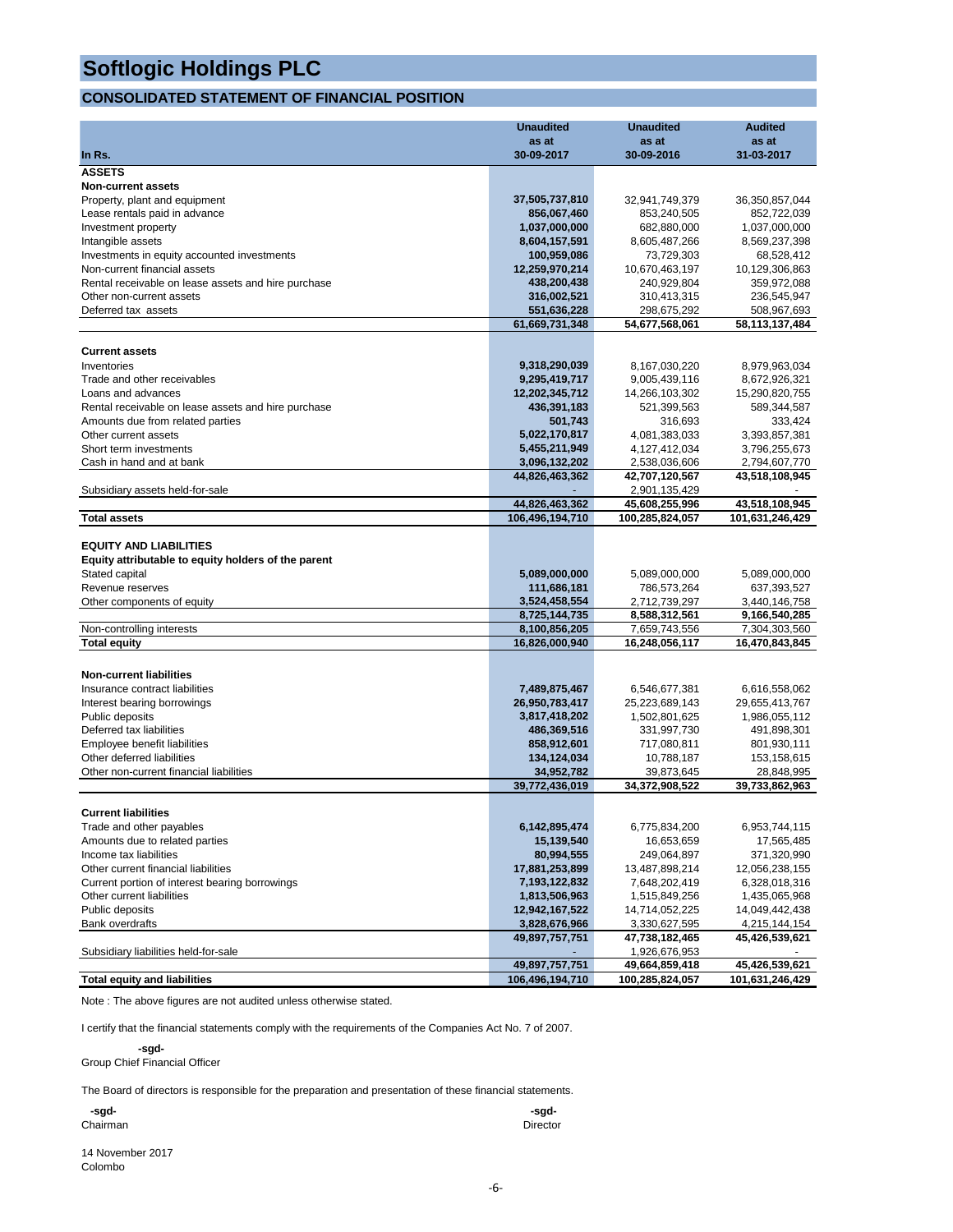#### **CONSOLIDATED STATEMENT OF CHANGES IN EQUITY**

**GROUP**

|                                                 | Attributable to equity holders of parent |                           |                               |                                               |                                   |                                     | Non-controlling          | <b>Total</b>                      |                          |                          |                 |                 |
|-------------------------------------------------|------------------------------------------|---------------------------|-------------------------------|-----------------------------------------------|-----------------------------------|-------------------------------------|--------------------------|-----------------------------------|--------------------------|--------------------------|-----------------|-----------------|
| In Rs.                                          | <b>Stated</b><br>capital                 | <b>Treasury</b><br>shares | <b>Revaluation</b><br>reserve | Foreign<br>currency<br>translation<br>reserve | Available-for-<br>sale<br>reserve | <b>Statutory</b><br>reserve<br>fund | Other<br>reserves        | <b>Cash flow hedge</b><br>reserve | Revenue<br>reserve       | Total                    | interest        | equity          |
| As at 01 April 2017                             | 5,089,000,000                            | (55, 921, 185)            | 4,628,655,031                 | (43, 262, 584)                                | (718, 502, 230)                   | 265,140,106                         | (491, 235, 138)          | (144, 727, 242)                   | 637,393,527              | 9,166,540,285            | 7,304,303,560   | 16,470,843,845  |
| Profit for the period                           |                                          |                           |                               |                                               |                                   |                                     |                          |                                   | 2,463,125                | 2.463.125                | 675,403,400     | 677,866,525     |
| Other comprehensive income                      |                                          |                           | $\overline{\phantom{a}}$      | (4,693,721)                                   | 169,023,575                       |                                     |                          | 4,644,846                         | $\overline{\phantom{a}}$ | 168.974.700              | 207,639,471     | 376,614,171     |
| <b>Total Comprehensive income</b>               |                                          |                           | $\overline{\phantom{a}}$      | (4,693,721)                                   | 169,023,575                       |                                     | $\overline{\phantom{a}}$ | 4,644,846                         | 2,463,125                | 171,437,825              | 883,042,871     | 1,054,480,696   |
| Transfer to reserve fund                        |                                          |                           |                               |                                               | $\sim$                            | 24,805,077                          |                          | $\overline{\phantom{a}}$          | (24, 805, 077)           | $\overline{\phantom{a}}$ |                 |                 |
| Changes in ownership interest in subsidiaries   |                                          |                           |                               |                                               |                                   |                                     | (109, 467, 981)          |                                   | $\sim$                   | (109, 467, 981)          | (57, 150, 112)  | (166, 618, 093) |
| Dividend paid                                   |                                          |                           |                               |                                               |                                   |                                     |                          |                                   | (503, 365, 394)          | (503, 365, 394)          | (29, 340, 114)  | (532, 705, 508) |
| As at 30 September 2017                         | 5,089,000,000                            | (55, 921, 185)            | 4,628,655,031                 | (47, 956, 305)                                | (549, 478, 655)                   | 289,945,183                         | (600,703,119)            | (140, 082, 396)                   | 111,686,181              | 8,725,144,735            | 8,100,856,205   | 16,826,000,940  |
|                                                 |                                          |                           |                               |                                               |                                   |                                     |                          |                                   |                          |                          |                 |                 |
| As at 01 April 2016                             | 5,089,000,000                            | (55, 921, 185)            | 3,754,705,394                 | (38, 314, 379)                                | (575, 351, 439)                   | 190,324,200                         | (502,065,112)            | (106, 709, 772)                   | 1,034,232,119            | 8,789,899,826            | 7,543,661,483   | 16,333,561,309  |
| Profit for the period                           |                                          |                           |                               |                                               |                                   |                                     |                          |                                   | 195,585,418              | 195,585,418              | 594,026,297     | 789,611,715     |
| Other comprehensive income                      |                                          | $\sim$                    | (4,675,761)                   | (1, 149, 369)                                 | (2,844,296)                       |                                     | $\overline{\phantom{a}}$ | (12, 346, 373)                    | $\overline{\phantom{a}}$ | (21, 015, 799)           | 176,297,629     | 155,281,830     |
| <b>Total Comprehensive income</b>               |                                          | $\sim$                    | (4,675,761)                   | (1, 149, 369)                                 | (2,844,296)                       |                                     | $\sim$                   | (12, 346, 373)                    | 195,585,418              | 174,569,619              | 770,323,926     | 944,893,545     |
| Transfer to reserve fund                        |                                          |                           |                               |                                               |                                   | 37,062,002                          |                          | $\overline{\phantom{a}}$          | (37,062,002)             | $\overline{\phantom{a}}$ |                 |                 |
| Direct cost on issue of shares                  |                                          |                           |                               |                                               |                                   |                                     |                          | $\overline{\phantom{a}}$          | (18, 978, 120)           | (18,978,120)             | (21,740,027)    | (40, 718, 147)  |
| Changes in ownership interest in subsidiaries   |                                          |                           |                               |                                               |                                   |                                     | 30,025,387               |                                   |                          | 30.025.387               | (219, 932, 416) | (189,907,029)   |
| Dividend paid                                   |                                          |                           |                               |                                               |                                   |                                     |                          |                                   | (387, 204, 151)          | (387, 204, 151)          |                 | (387, 204, 151) |
| Subsidiary dividend to non-controlling interest |                                          |                           |                               |                                               |                                   |                                     |                          |                                   | $\overline{\phantom{a}}$ |                          | (412, 569, 410) | (412, 569, 410) |
| As at 30 September 2016                         | 5,089,000,000                            | (55, 921, 185)            | 3,750,029,633                 | (39, 463, 748)                                | (578, 195, 735)                   | 227,386,202                         | (472, 039, 725)          | (119, 056, 145)                   | 786,573,264              | 8,588,312,561            | 7,659,743,556   | 16,248,056,117  |

Note : Figures in brackets indicate deductions.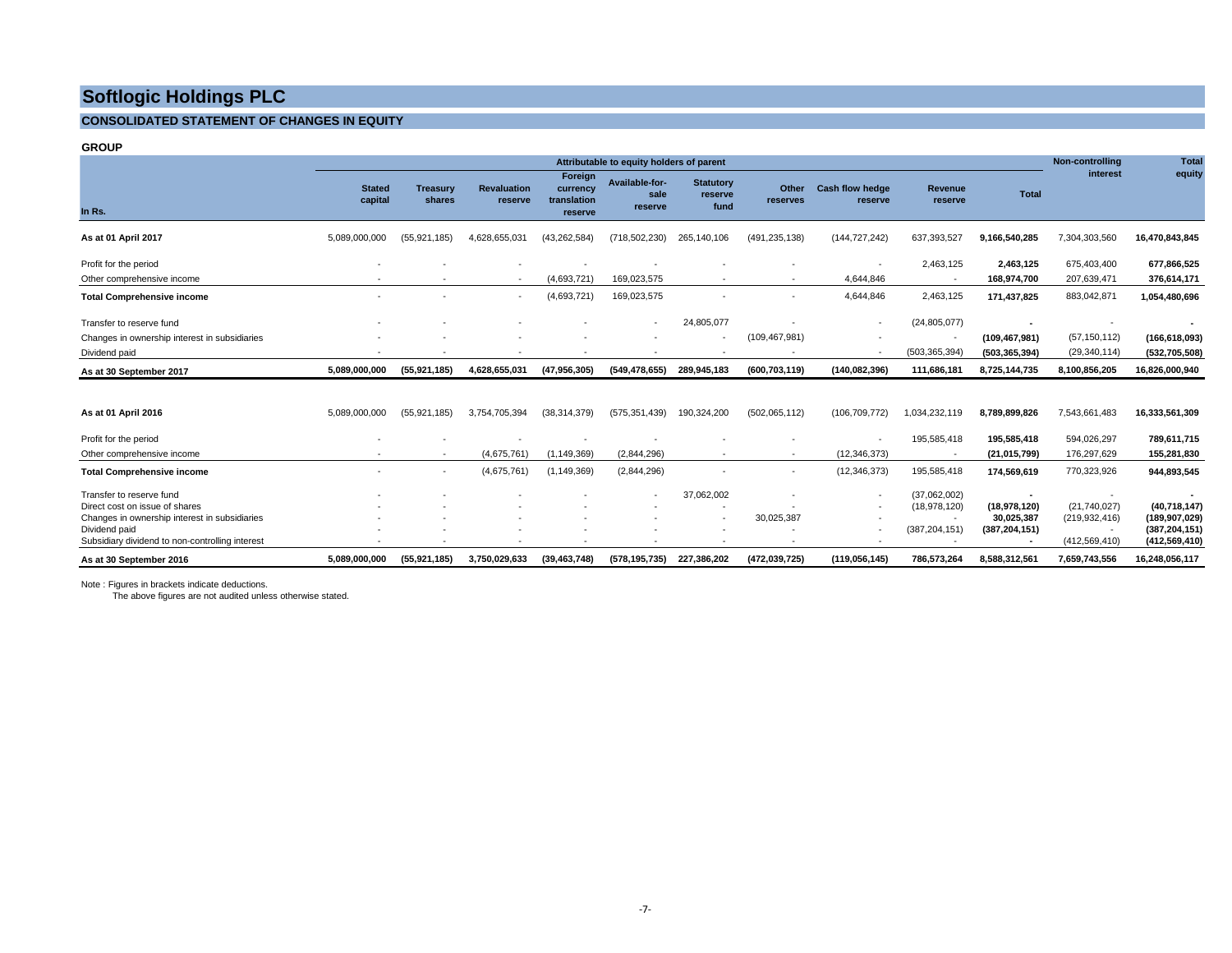#### **CONSOLIDATED CASH FLOW STATEMENT**

|                                                                                                               | <b>Unaudited</b>                 | <b>Unaudited</b>                   | <b>Audited</b>                     |
|---------------------------------------------------------------------------------------------------------------|----------------------------------|------------------------------------|------------------------------------|
|                                                                                                               | 06 months to                     | 06 months to                       | 12 months to                       |
| In Rs.                                                                                                        | 30-09-2017                       | 30-09-2016                         | 31-03-2017                         |
| CASH FLOWS FROM OPERATING ACTIVITIES                                                                          |                                  |                                    |                                    |
| Profit before tax from continuing operations                                                                  | 1,017,769,547                    | 1,214,230,603                      | 1,684,746,974                      |
| Loss before tax from discontinued operation                                                                   | 1,017,769,547                    | (109, 589, 288)                    | (109, 594, 288)                    |
| <b>Adjustments for:</b>                                                                                       |                                  | 1,104,641,315                      | 1,575,152,686                      |
| Finance income                                                                                                | (571, 288, 929)                  | (487, 041, 783)                    | (897, 391, 473)                    |
| Finance cost                                                                                                  | 2,741,305,350                    | 2,108,368,449                      | 4,809,538,225                      |
| Change in fair value of investment property                                                                   |                                  |                                    | (354, 120, 000)                    |
| Share of results of equity accounted investees<br>Gratuity provision and related cost                         | (8,780,685)<br>106,169,019       | (15, 487, 981)<br>86,089,537       | (9,997,782)<br>170,672,527         |
| Provisions for/ write-off of impaired receivables                                                             | 71,757,467                       | 81,629,052                         | 343,541,577                        |
| Provision for write-off of inventories                                                                        | 66,600,171                       | 64,018,661                         | 293,705,033                        |
| Provisions for/ write-off of loans and advances                                                               | 19,086,781                       | 145,019,721                        | 295,501,773                        |
| Provisions for/write-off of investments in lease and hire purchase                                            | 6.654.785                        | 24,213,699                         | 119,817,749                        |
| Depreciation of property, plant and equipment<br>Profit on sale of property, plant and equipment              | 1,174,366,029<br>(5,591,818)     | 809,407,251<br>(12,300,640)        | 1,711,637,099<br>(19, 155, 280)    |
| Profit on sale of investments                                                                                 | (185,500,000)                    | (55, 134, 894)                     | (40,016,280)                       |
| Unrealised loss on foreign exchange                                                                           | 5,255,206                        | 6,195,275                          | 25,237,048                         |
| Amortisation/ impairment of intangible assets                                                                 | 181,879,661                      | 152,040,434                        | 348,649,812                        |
| Amortisation of prepaid lease rentals<br>Increase/ (decrease) in deferred income                              | 538,282<br>(13, 517, 827)        | 518,467<br>25,651,006              | 1,036,933<br>210,857,225           |
| Impairment & derecognition of property, plant & equipment                                                     | 4,171,908                        | 29,467,424                         | 17,441,797                         |
| Profit before working capital changes                                                                         | 4,610,874,947                    | 4,067,294,993                      | 8,602,108,669                      |
|                                                                                                               |                                  |                                    |                                    |
| (Increase) / decrease in inventories                                                                          | (281, 174, 340)                  | 474,491,552                        | (558, 242, 986)                    |
| (Increase) / decrease in trade and other receivables<br>(Increase) / decrease in loans and advances           | (383, 225, 341)<br>1,026,932,757 | (1,223,057,026)<br>(1,930,207,186) | (1,047,862,418)<br>(3,049,035,458) |
| (Increase) / decrease in investments in lease and hire purchase                                               | (53, 279, 614)                   | 650,598,588                        | 368,007,230                        |
| (Increase) / decrease in other current assets                                                                 | (1,593,633,699)                  | (668, 206, 829)                    | 137,717,128                        |
| (Increase) / decrease in amounts due from related parties                                                     | (168, 319)                       | 491,041                            | 474,310                            |
| Increase / (decrease) in trade and other payables                                                             | (772, 921, 430)                  | 613,797,718                        | 482,958,568                        |
| Increase / (decrease) in amounts due to related parties<br>Increase / (decrease) in other current liabilities | (2, 425, 945)<br>352,132,956     | (30,686,300)<br>502,742,912        | (29, 774, 474)<br>416,807,717      |
| Increase / (decrease) in public deposits                                                                      | 724,088,174                      | 2,225,011,463                      | 2,043,655,163                      |
| Increase / (decrease) in insurance contract liabilities                                                       | 873,317,405                      | 12,559,204                         | 82,439,974                         |
| Cash generated from operations                                                                                | 4,500,517,551                    | 4,694,830,130                      | 7,449,253,423                      |
|                                                                                                               |                                  |                                    |                                    |
| Finance income received<br>Finance expenses paid                                                              | 442,015,612<br>(2,754,794,390)   | 429,865,857<br>(2, 191, 469, 969)  | 809,710,656<br>(4,752,244,036)     |
| Dividend received                                                                                             | 3,015,010                        | 1,800,014                          | 1,800,014                          |
| Tax paid                                                                                                      | (633, 207, 656)                  | (599, 815, 477)                    | (1,088,653,474)                    |
| Gratuity paid                                                                                                 | (54, 989, 791)                   | (38, 986, 337)                     | (88, 753, 665)                     |
| Net cash flow from operating activities                                                                       | 1,502,556,336                    | 2,296,224,218                      | 2,331,112,918                      |
| CASH FLOWS FROM /(USED IN) INVESTING ACTIVITIES                                                               |                                  |                                    |                                    |
| Purchase and construction of property, plant and equipment                                                    | (2,218,335,500)                  | (3,080,196,167)                    | (6,010,132,128)                    |
| Addition to intangible assets                                                                                 | (94, 238, 563)                   | (56, 649, 102)                     | (221, 672, 346)                    |
| (Increase)/ decrease in other non-current assets                                                              | (79, 456, 574)                   | (73, 303, 146)                     | 564,222                            |
| (Purchase) / disposal of short term investments (net)<br>Dividends received                                   | 133.762.061                      | (1, 137, 155, 953)                 | (1,601,965,821)                    |
| (Purchase) / disposal of non-current financial assets                                                         | 13,729,601<br>316,101,035        | 7,988,325<br>(325, 655, 985)       | 99,942,789<br>(387, 387, 490)      |
| Acquisition of subsidiaries<br>(A)                                                                            | (208, 522, 909)                  |                                    |                                    |
| Disposal of business, net of cash disposed                                                                    |                                  |                                    | 1,313,733,268                      |
| Proceeds from sale of property, plant and equipment                                                           | 60,027,859                       | 109,665,347                        | 154,864,022                        |
| Net cash flow used in investing activities                                                                    | (2,076,932,990)                  | (4.555.306.681)                    | (6,652,053,484)                    |
| CASH FLOWS FROM / (USED IN) FINANCING ACTIVITIES                                                              |                                  |                                    |                                    |
| Dividend paid to non-controlling interest                                                                     | (29, 340, 114)                   | (412, 569, 410)                    | (959, 115, 494)                    |
| Proceeds from long term borrowings                                                                            | 1,629,535,598                    | 8,078,229,965                      | 15,661,103,460                     |
| (Increase) / decrease of controlling interest                                                                 | (185, 103, 118)                  | (189, 902, 253)                    | (247, 887, 644)                    |
| (Increase) / decrease in other non-current financial liabilities<br>Repayment of long term borrowings         | (3,219,613)                      | 11,141,064                         | 116,414                            |
| Proceeds from / (repayment of) other current financial liabilities (net)                                      | (3,537,862,430)<br>5,568,981,145 | (3,686,450,546)<br>(1,387,368,462) | (8,551,815,195)<br>(2,819,028,521) |
| Direct cost on issue of shares/ share repurchase                                                              |                                  | (40,718,147)                       | (40,718,147)                       |
| Dividend paid to equity holders of parent                                                                     | (503, 365, 394)                  | (387, 204, 152)                    | (387, 204, 151)                    |
| Net cash flow from financing activities                                                                       | 2,939,626,074                    | 1,985,158,059                      | 2,655,450,722                      |
| NET INCREASE / (DECREASE) IN CASH AND CASH EQUIVALENTS                                                        |                                  | (273, 924, 404)                    |                                    |
| CASH AND CASH EQUIVALENTS AT THE BEGINNING                                                                    | 2,365,249,420<br>866,427,549     | 2,531,997,653                      | (1,665,489,844)<br>2,531,997,653   |
| Effect of exchange rate changes                                                                               | (83, 179)                        | (24,321)                           | (80, 260)                          |
| CASH AND CASH EQUIVALENTS AT THE END                                                                          | 3,231,593,790                    | 2,258,048,928                      | 866,427,549                        |
|                                                                                                               |                                  |                                    |                                    |
| ANALYSIS OF CASH AND CASH EQUIVALENTS<br><b>Favourable balances</b>                                           |                                  |                                    |                                    |
| Cash in hand and at Bank                                                                                      | 3,096,132,202                    | 2,538,036,606                      | 2,794,607,770                      |
| Short term investments                                                                                        | 3,964,138,554                    | 3,032,119,537                      | 2,286,963,933                      |
| Unfavourable balances                                                                                         |                                  |                                    |                                    |
| <b>Bank overdrafts</b>                                                                                        | (3,828,676,966)                  | (3,330,627,595)                    | (4,215,144,154)                    |
| Cash and cash equivalents                                                                                     | 3,231,593,790                    | 2,239,528,548                      | 866,427,549                        |
| Cash and cash equivalents from discontinuing operations                                                       |                                  | 18,520,380                         |                                    |
| Cash and cash equivalents                                                                                     | 3,231,593,790                    | 2,258,048,928                      | 866,427,549                        |
|                                                                                                               |                                  |                                    |                                    |

Note : Figures in brackets indicate deductions. The above figures are not audited unless otherwise stated.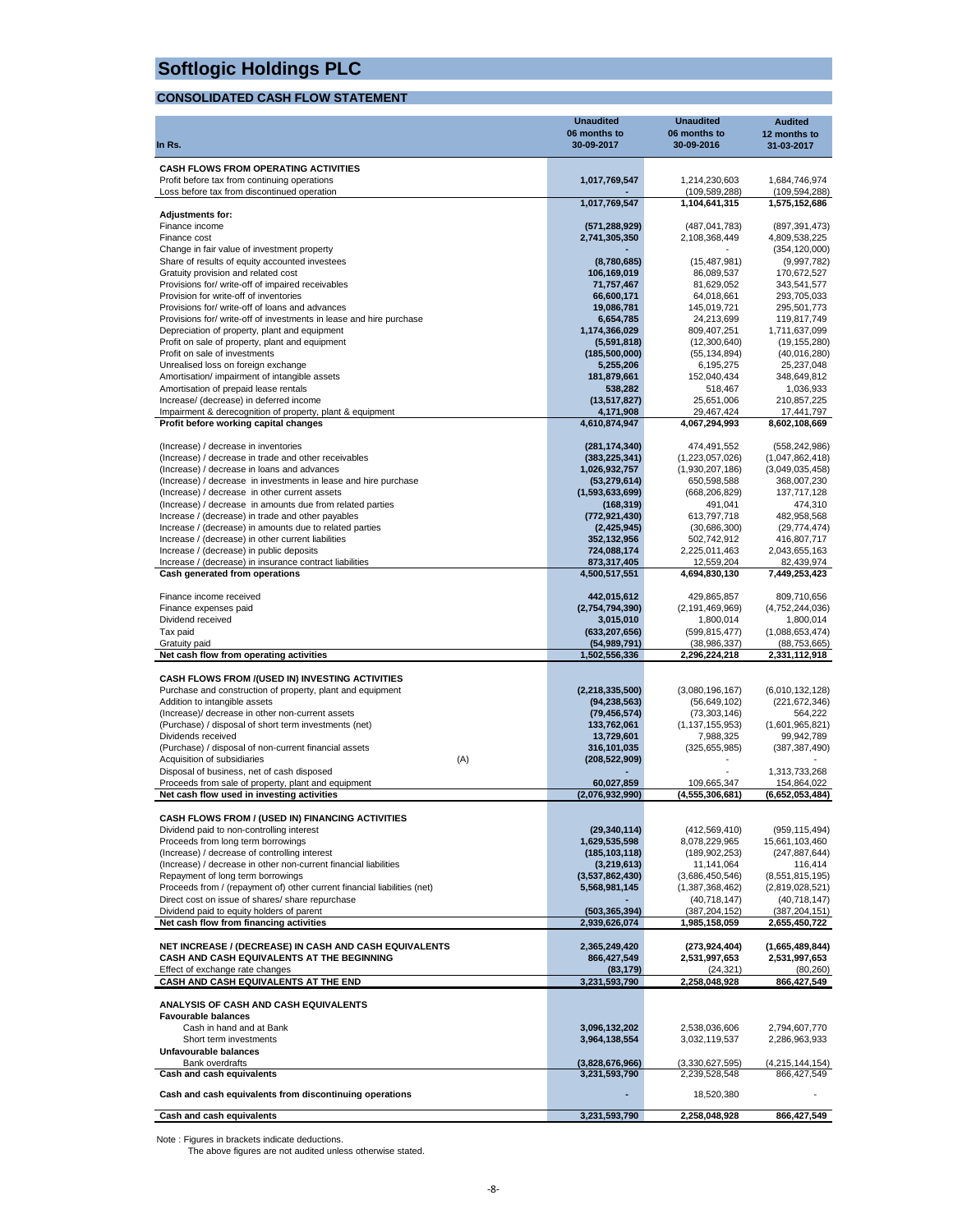### **CONSOLIDATED CASH FLOW STATEMENT**

(A) Acquisition of subsidiaries

In July 2017, Softlogic Retail (Pvt) Ltd, a subsidiary of Softlogic Holdings PLC acquired 67% ordinary shares of Suzuki Motors Lanka Ltd at a price of Rs. 43.40 per share.

The acquisition had the following effect on the Group's assets and liabilities.

| In Rs.                                          | <b>Unaudited</b><br>06 months to<br>30-09-2017 |
|-------------------------------------------------|------------------------------------------------|
|                                                 |                                                |
| Property, plant and equipment                   | 100,849,088                                    |
| Lease rentals paid in advance                   | 3,873,795                                      |
| Non-current financial assets                    | 27,655,432                                     |
| Inventories                                     | 123,752,836                                    |
| Trade and other receivables                     | 98,525,523                                     |
| Income tax refund due                           | 9,777,271                                      |
| Other current assets                            | 2,418,362                                      |
|                                                 |                                                |
| Interest bearing borrowings                     | (10, 779, 612)                                 |
| Employee benefit liabilities                    | (5,803,262)                                    |
| Other non-current financial liabilities         | (9,323,400)                                    |
| Trade and other payables                        | 43,182,413                                     |
| Other current financial liabilities             | (256, 034, 599)                                |
| Other current liabilities                       | (20, 791, 286)                                 |
| <b>Bank overdrafts</b>                          | (43,522,209)                                   |
| Net identifiable assets                         | 63,780,352                                     |
| Non controlling interest holding                | 18,268                                         |
| Goodwill recognised on acquisition              | 122,561,290                                    |
|                                                 | 186,359,910                                    |
| Investment by Non controlling interest          | (21, 359, 210)                                 |
|                                                 | 165,000,700                                    |
|                                                 |                                                |
| Total purchase price paid<br>Cash consideration | 165,000,700                                    |
| Cash at bank and in hand acquired               | 43,522,209                                     |
|                                                 | 208,522,909                                    |

The assets and liabilities as at the acquisition date are stated at their provisional fair values and may be amended.

Note : Figures in brackets indicate deductions.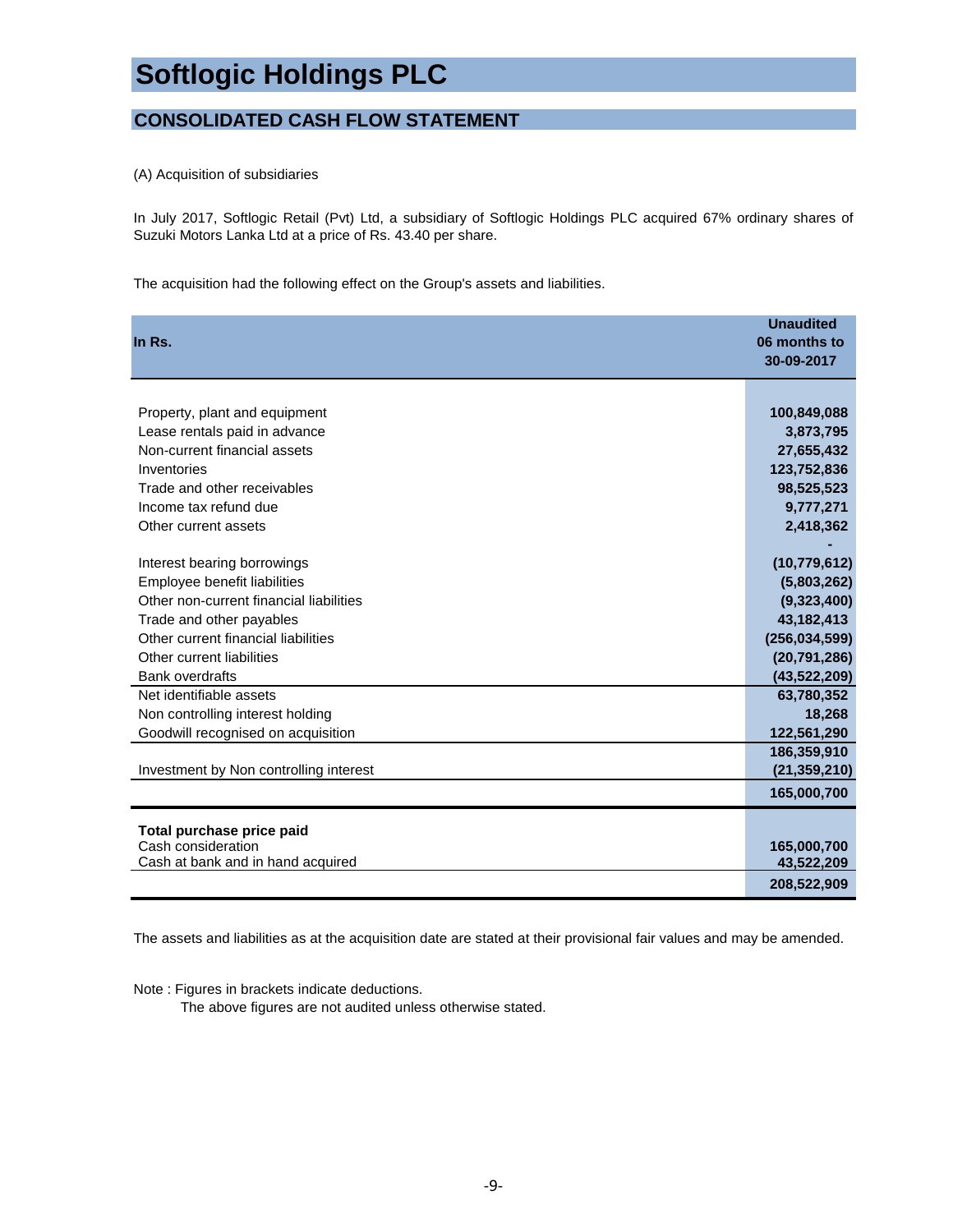#### **COMPANY INCOME STATEMENT**

| In Rs.                                      | <b>Unaudited</b><br>06 months to<br>30-09-2017 | <b>Unaudited</b><br>06 months to<br>30-09-2016 | Change<br>as a<br>% | <b>Unaudited</b><br>03 months to<br>30-09-2017 | <b>Unaudited</b><br>03 months to<br>30-09-2016 | Change<br>as a<br>% | <b>Audited</b><br>12 months to<br>31-03-2017 |
|---------------------------------------------|------------------------------------------------|------------------------------------------------|---------------------|------------------------------------------------|------------------------------------------------|---------------------|----------------------------------------------|
| Revenue                                     | 327,505,536                                    | 309,806,431                                    | 5.71                | 166,187,019                                    | 153,569,538                                    | 8.22                | 628,427,166                                  |
| Cost of sales                               | (104, 897, 765)                                | (96, 295, 823)                                 | 8.93                | (52, 244, 175)                                 | (47, 532, 064)                                 | 9.91                | (200, 180, 876)                              |
| <b>Gross profit</b>                         | 222,607,771                                    | 213,510,608                                    | 4.26                | 113,942,844                                    | 106,037,474                                    | 7.46                | 428,246,290                                  |
| Dividend income                             | 4,786,470                                      | 374,543,387                                    | (98.72)             | 4,786,389                                      | 127,034,624                                    | (96.23)             | 1,343,212,899                                |
| Other operating income                      | 22,154,179                                     | 1,102,927,409                                  | (97.99)             | 10,908,243                                     | 2,692,601                                      | 305.12              | 1,137,299,866                                |
| Administrative expenses                     | (202, 734, 208)                                | (296, 880, 947)                                | (31.71)             | (113, 222, 926)                                | (122, 919, 012)                                | (7.89)              | (898, 733, 172)                              |
| <b>Results from operating activities</b>    | 46,814,212                                     | 1,394,100,457                                  | (96.64)             | 16,414,550                                     | 112,845,687                                    | (85.45)             | 2,010,025,883                                |
| Finance income                              | 435,626,484                                    | 386,133,909                                    | 12.82               | 122,878,332                                    | 203,675,699                                    | (39.67)             | 1,045,636,385                                |
| Finance expenses                            | (1, 167, 806, 151)                             | (918,071,750)                                  | 27.20               | (601, 217, 469)                                | (506, 286, 195)                                | 18.75               | (2,039,862,417)                              |
| Net finance cost                            | (732, 179, 667)                                | (531, 937, 841)                                | 37.64               | (478, 339, 137)                                | (302, 610, 496)                                | 58.07               | (994,226,032)                                |
| Change in fair value of investment property | ٠                                              |                                                |                     |                                                |                                                |                     | 62,176,317                                   |
| Profit/ (loss) before tax                   | (685, 365, 455)                                | 862,162,616                                    | (179.49)            | (461, 924, 587)                                | (189, 764, 809)                                | 143.42              | 1,077,976,168                                |
| Tax expense                                 | (48, 197, 124)                                 | (15,000,000)                                   | 221.31              | (26, 124, 456)                                 | (2,500,000)                                    | 944.98              | (52, 560, 266)                               |
| Profit/ (loss) for the period               | (733, 562, 579)                                | 847,162,616                                    | (186.59)            | (488, 049, 043)                                | (192, 264, 809)                                | 153.84              | 1,025,415,902                                |

Note : Figures in brackets indicate deductions. The above figures are not audited unless otherwise stated.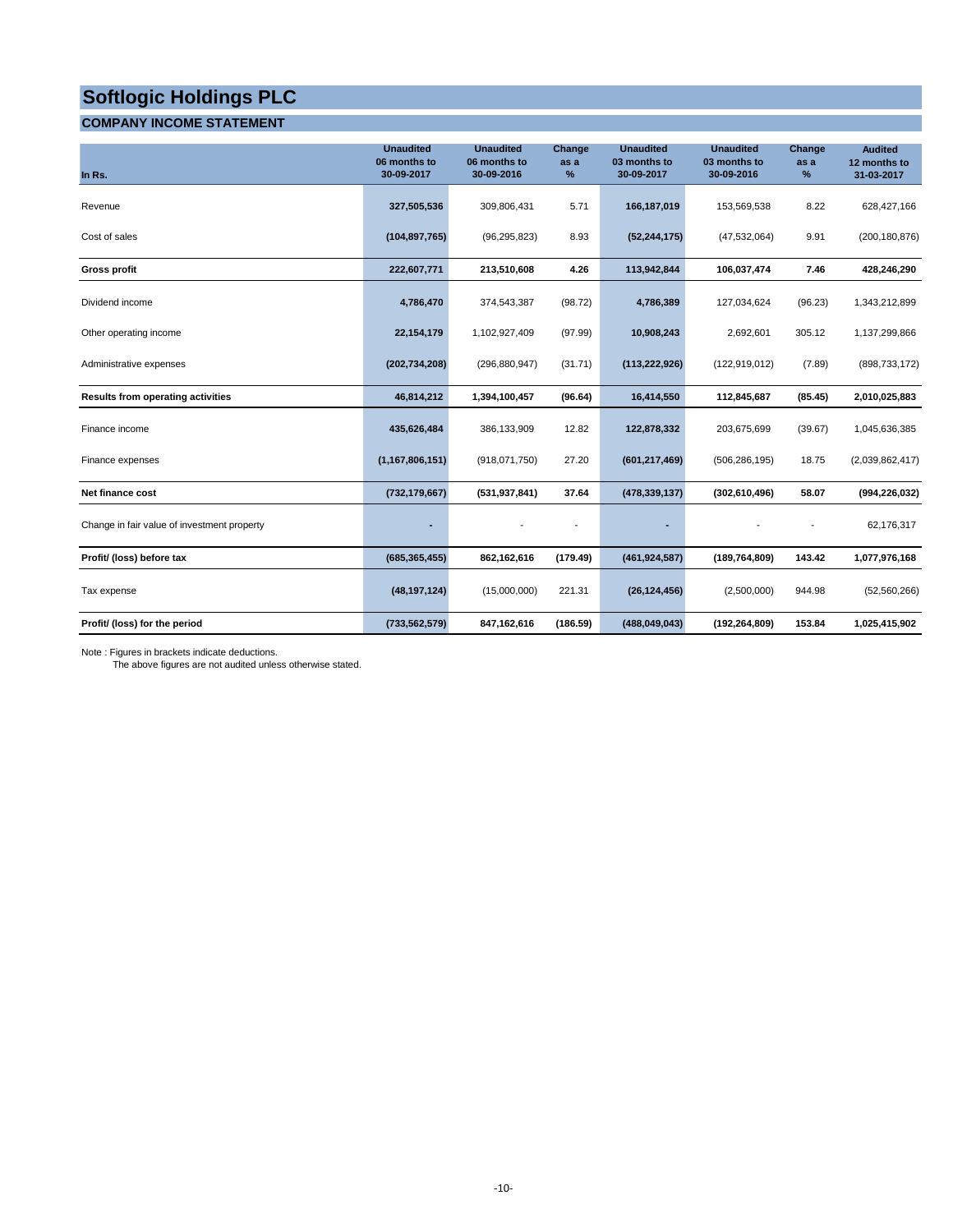### **STATEMENT OF COMPREHENSIVE INCOME**

| In Rs.                                                                                             | <b>Unaudited</b><br>06 months to<br>30-09-2017 | <b>Unaudited</b><br>06 months to<br>30-09-2016 | Change<br>as a<br>% | <b>Unaudited</b><br>03 months to<br>30-09-2017 | <b>Unaudited</b><br>03 months to<br>30-09-2016 | Change<br>as a<br>% | <b>Audited</b><br>12 months to<br>31-03-2017 |
|----------------------------------------------------------------------------------------------------|------------------------------------------------|------------------------------------------------|---------------------|------------------------------------------------|------------------------------------------------|---------------------|----------------------------------------------|
| Profit/ (loss) for the period                                                                      | (733, 562, 579)                                | 847,162,616                                    | (186.59)            | (488, 049, 043)                                | (192, 264, 809)                                | 153.84              | 1,025,415,902                                |
| Other comprehensive income                                                                         |                                                |                                                |                     |                                                |                                                |                     |                                              |
| Other comprehensive income not to be reclassified<br>to income statement in subsequent periods     |                                                |                                                |                     |                                                |                                                |                     |                                              |
| Actuarial gains/ (loss) on retirement benefits                                                     |                                                | ٠                                              |                     |                                                |                                                |                     | (1, 337, 860)                                |
| Net other comprehensive income not to be reclassified to income<br>statement in subsequent periods |                                                |                                                | ٠                   | ۰.                                             |                                                | ٠                   | (1, 337, 860)                                |
| Tax on other comprehensive income                                                                  |                                                |                                                | ٠                   | ۰.                                             |                                                |                     | 374,600                                      |
| Other comprehensive income for the period, net of tax                                              |                                                | ٠                                              | ٠                   | ٠                                              |                                                | $\blacksquare$      | (963, 260)                                   |
| Total comprehensive income for the period, net of tax                                              | (733, 562, 579)                                | 847,162,616                                    | (186.59)            | (488, 049, 043)                                | (192, 264, 809)                                | 153.84              | 1,024,452,642                                |

Note : Figures in brackets indicate deductions.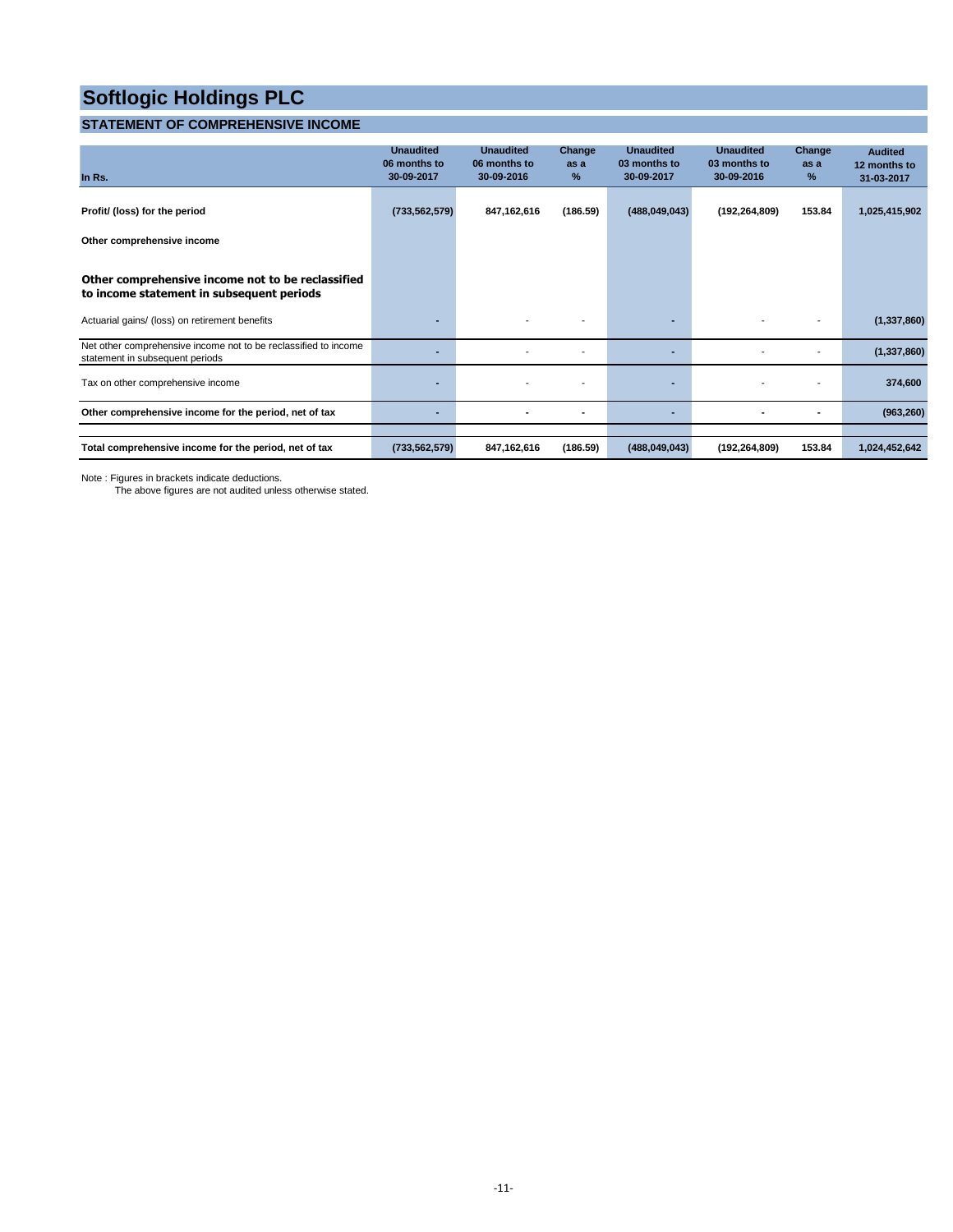#### **COMPANY STATEMENT OF FINANCIAL POSITION**

|                                                      | <b>Unaudited</b>           | <b>Unaudited</b>           | <b>Audited</b>             |
|------------------------------------------------------|----------------------------|----------------------------|----------------------------|
|                                                      | as at                      | as at                      | as at                      |
| In Rs.                                               | 30-09-2017                 | 30-09-2016                 | 31-03-2017                 |
| <b>ASSETS</b>                                        |                            |                            |                            |
| <b>Non-current assets</b>                            |                            |                            |                            |
| Property, plant and equipment<br>Investment property | 202,754,169<br>611,525,000 | 189,660,153<br>547,208,683 | 201,286,750<br>609,385,000 |
| Intangible assets                                    | 1,777,669                  | 2,871,250                  | 1,040,254                  |
| Investments in subsidiaries                          | 15,227,320,904             | 13,287,813,791             | 13,598,298,652             |
| Investments in associates                            | 11,000,000                 | 11,000,000                 | 11,000,000                 |
| Other non current financial assets                   | 493,746,013                | 2,076,867,245              | 1,490,000,000              |
|                                                      | 16,548,123,755             | 16,115,421,122             | 15,911,010,656             |
|                                                      |                            |                            |                            |
| <b>Current assets</b>                                |                            |                            |                            |
| Trade and other receivables                          | 268,140,570                | 123,713,255                | 453,324,075                |
| Amounts due from related parties                     | 7,028,305,496              | 4,877,339,140              | 5,675,892,404              |
| Other current assets                                 | 37,477,746                 | 56,041,181                 | 16,829,848                 |
| Short term investments                               | 1,622,925,071              | 1,482,032,670              | 1,665,030,219              |
| Cash in hand and at bank                             | 466,133,102                | 82,978,958                 | 92,204,224                 |
|                                                      | 9,422,981,985              | 6,622,105,204              | 7,903,280,770              |
| <b>Total assets</b>                                  | 25,971,105,740             | 22,737,526,326             | 23,814,291,426             |
|                                                      |                            |                            |                            |
| <b>EQUITY AND LIABILITIES</b>                        |                            |                            |                            |
| Equity attributable to equity holders of the parent  |                            |                            |                            |
| Stated capital                                       | 5,089,000,000              | 5,089,000,000              | 5,089,000,000              |
| Revenue reserves                                     | 768,262,435                | 1,830,884,988              | 2,008,175,014              |
| <b>Total equity</b>                                  | 5,857,262,435              | 6,919,884,988              | 7,097,175,014              |
|                                                      |                            |                            |                            |
| <b>Non-current liabilities</b>                       |                            |                            |                            |
| Interest bearing borrowings                          | 7,254,844,889              | 7,550,322,986              | 8,509,979,172              |
| Deferred tax liabilities                             | 23,696,010                 | 22,689,470                 | 23,696,010                 |
| Employee benefit liabilities                         | 51,759,793                 | 43,299,099                 | 49,130,021                 |
| Other deferred liabilities                           | 129,729,730                |                            | 147,747,752                |
| Other non current financial liabilities              | 186,200,000                | 165,000,000                | 186,200,000                |
|                                                      | 7,646,230,422              | 7,781,311,555              | 8,916,752,955              |
|                                                      |                            |                            |                            |
| <b>Current liabilities</b>                           |                            |                            |                            |
| Trade and other payables                             | 75,330,950                 | 99,005,115                 | 24,132,882                 |
| Amounts due to related parties                       | 9,640,489                  | 126,733,689                | 68,063,660                 |
| Income tax liabilities                               |                            | 51,662,162                 | 56,554,781                 |
| Other current financial liabilities                  | 9,504,506,074              | 5,533,780,139              | 4,447,997,514              |
| Current portion of interest bearing borrowings       | 2,647,004,730              | 2,099,666,407              | 2,580,018,501              |
| Other current liabilities                            | 92,239,360                 | 22,947,993                 | 73,349,280                 |
| <b>Bank overdrafts</b>                               | 138,891,280                | 102,534,278                | 550,246,839                |
|                                                      | 12,467,612,883             | 8,036,329,783              | 7,800,363,457              |
| <b>Total equity and liabilities</b>                  | 25.971.105.740             | 22.737.526.326             | 23,814,291,426             |

Note : The above figures are not audited unless otherwise stated.

I certify that the financial statements comply with the requirements of the Companies Act No. 7 of 2007.

 **-sgd-**Group Chief Financial Officer

The Board of directors is responsible for the preparation and presentation of these financial statements.

| -sgd-    | -sgd-    |
|----------|----------|
| Chairman | Director |
|          |          |

| 14 November 2017 |  |
|------------------|--|
| Colombo          |  |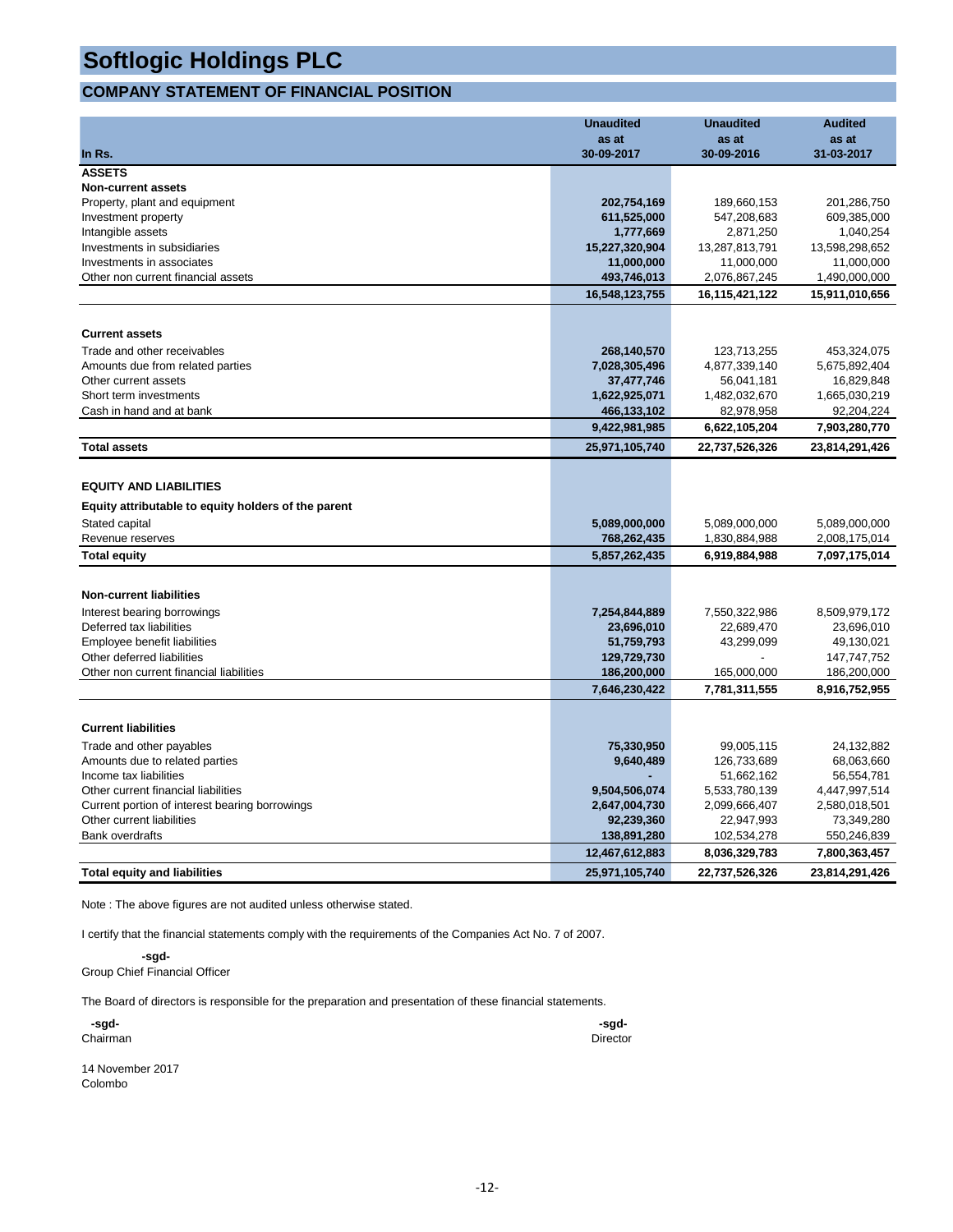### **COMPANY STATEMENT OF CHANGES IN EQUITY**

#### **COMPANY**

| In Rs.                            | <b>Stated</b><br>capital | <b>Revenue</b><br>reserve | <b>Total</b>    |
|-----------------------------------|--------------------------|---------------------------|-----------------|
| As at 01 April 2017               | 5,089,000,000            | 2,008,175,014             | 7,097,175,014   |
| Loss for the period               |                          | (733, 562, 579)           | (733, 562, 579) |
| <b>Total comprehensive income</b> |                          | (733, 562, 579)           | (733, 562, 579) |
| Dividend paid                     |                          | (506, 350, 000)           | (506, 350, 000) |
| As at 30 September 2017           | 5,089,000,000            | 768,262,435               | 5,857,262,435   |
|                                   |                          |                           |                 |
| As at 01 April 2016               | 5,089,000,000            | 1,373,222,372             | 6,462,222,372   |
| Profit for the period             |                          | 847,162,616               | 847,162,616     |
| <b>Total comprehensive income</b> |                          | 847, 162, 616             | 847,162,616     |
| Dividend paid                     |                          | (389, 500, 000)           | (389, 500, 000) |
| As at 30 September 2016           | 5,089,000,000            | 1,830,884,988             | 6,919,884,988   |

Note : Figures in brackets indicate deductions.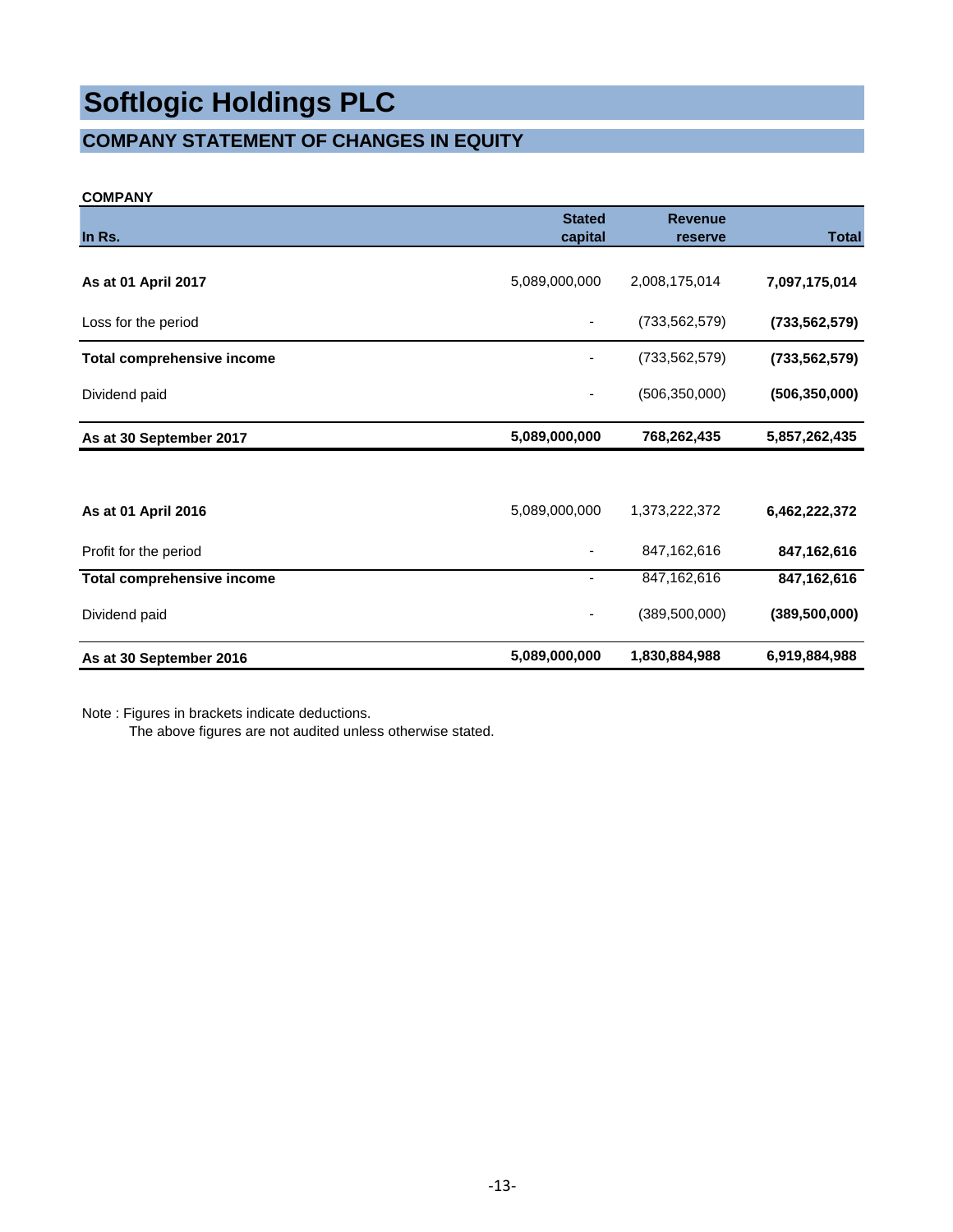### **COMPANY STATEMENT OF CASH FLOW**

|                                                                                                       | <b>Unaudited</b>               | <b>Unaudited</b>                | <b>Audited</b>                   |
|-------------------------------------------------------------------------------------------------------|--------------------------------|---------------------------------|----------------------------------|
|                                                                                                       | 06 months to<br>30-09-2017     | 06 months to<br>30-09-2016      | 12 months to                     |
| In Rs.                                                                                                |                                |                                 | 31-03-2017                       |
| <b>CASH FLOWS FROM OPERATING ACTIVITIES</b>                                                           |                                |                                 |                                  |
| Profit/ (loss) before tax                                                                             | (685, 365, 455)                | 862,162,616                     | 1,077,976,168                    |
| <b>Adjustments for:</b>                                                                               |                                |                                 |                                  |
| Finance income                                                                                        | (435, 626, 484)                | (386, 133, 909)                 | (1,045,636,385)                  |
| Dividend income                                                                                       | (4,786,470)                    | (374, 543, 387)                 | (1,343,212,899)                  |
| Finance cost                                                                                          | 1,167,806,151                  | 918,071,750                     | 2,039,862,417                    |
| Change in fair value of investment property                                                           |                                |                                 | (62, 176, 317)                   |
| Gratuity provision and related costs                                                                  | 4,821,684                      | 4,431,762                       | 10,075,034                       |
| Provisions for/write-off of impaired receivables<br>Provisions for/ write off of impaired investments |                                | 41,666,665<br>54,008,330        | 506,296,744                      |
| Depreciation of property, plant and equipment                                                         | 17,392,103                     | 13,325,108                      | 28,898,601                       |
| Profit on sale of property, plant and equipment                                                       | (3,830,650)                    | (5,366,041)                     | (4, 577, 585)                    |
| Profit on sale of investments                                                                         |                                | (1,097,248,468)                 | (1, 112, 455, 617)               |
| Amortisation/ impairment of intangible assets                                                         | 1,639,322                      | 1,885,104                       | 3,716,100                        |
| Deferred revenue                                                                                      | (18,018,022)                   |                                 | (18,018,014)                     |
| Profit before working capital changes                                                                 | 44,032,179                     | 32,259,530                      | 80,748,247                       |
| (Increase) / decrease in trade and other receivable                                                   | 185, 183, 504                  | 86,544,135                      | (279, 253, 210)                  |
| (Increase) / decrease in other current assets                                                         | (24, 379, 084)                 | (7,979,661)                     | 13,305,725                       |
| (Increase) / decrease in amount due from related parties                                              | (1,846,159,105)                | (1,454,199,474)                 | (866, 777, 748)                  |
| Increase / (decrease) in trade and other payables                                                     | 51,198,074                     | 67,643,343                      | (7, 228, 890)                    |
| Increase / (decrease) in amount due to related parties                                                | (58, 423, 171)                 | (143, 950, 146)                 | (202, 742, 045)                  |
| Increase / (decrease) in other current liabilities                                                    | 18,890,080                     | (7, 385, 596)                   | 194,166,463                      |
| Cash generated used in operations                                                                     | (1,629,657,523)                | (1,427,067,869)                 | (1,067,781,458)                  |
| Finance income received                                                                               | 477,731,632                    | 366,964,486                     | 843,469,413                      |
| Finance expenses paid                                                                                 | (1, 219, 504, 632)             | (890, 938, 339)                 | (1,992,112,198)                  |
| Dividend received                                                                                     | 4,786,470                      | 374,543,387                     | 1,343,212,899                    |
| Tax paid                                                                                              | (101, 020, 718)                | (2,773,179)                     | (16, 133, 737)                   |
| Gratuity paid                                                                                         | (2, 191, 912)                  | (4,522,214)                     | (5,550,554)                      |
| Net cash flow used in operating activities                                                            | (2,469,856,683)                | (1,583,793,728)                 | (894, 895, 635)                  |
| <b>CASH FLOWS FROM /(USED IN) INVESTING ACTIVITIES</b>                                                |                                |                                 |                                  |
| Purchase and construction of property, plant and equipment                                            | (21, 303, 708)                 | (35, 394, 717)                  | (51, 195, 814)                   |
| Addition to investment property                                                                       | (2, 140, 000)                  | (708, 683)                      | (708, 683)                       |
| Addition to intangible assets                                                                         | (2, 376, 738)                  | (2, 245, 532)                   | (2, 245, 531)                    |
| (Purchase) / disposal of short term investments (net)                                                 |                                |                                 | (2,500,000)                      |
| (Purchase) / disposal of other non current financial assets                                           |                                | (1, 184, 954, 296)              | (1,021,042,975)                  |
| Proceeds from disposal of controlling interest                                                        |                                | 1,153,205,820                   | 1,173,296,412                    |
| Increase in interest in subsidiaries                                                                  | (139, 022, 252)                |                                 | (1,650,322,600)                  |
| Proceeds from sale of property, plant and equipment                                                   | 6,274,837                      | 17,235,875                      | 17,308,425                       |
| Net cash flow used in investing activities                                                            | (158, 567, 861)                | (52,861,533)                    | (1,537,410,766)                  |
|                                                                                                       |                                |                                 |                                  |
| <b>CASH FLOWS FROM / (USED IN) FINANCING ACTIVITIES</b><br>Proceeds from long term borrowings         | 66,929,892                     | 4,507,140,407                   | 6,932,770,102                    |
| Repayment of long term borrowings                                                                     | (1,203,379,471)                | (1,821,417,396)                 | (2,825,300,622)                  |
| Proceeds from / (repayment of) short term borrowings (net)                                            | 5,056,508,560                  | (1, 193, 413, 565)              | (2,279,196,189)                  |
| Increase/ (decrease) in other non current financial liabilities                                       |                                |                                 | 21,200,000                       |
| Dividend paid to equity holders of parent                                                             | (506, 350, 000)                | (389, 500, 000)                 | (389, 500, 000)                  |
| Net cash flow from financing activities                                                               | 3,413,708,981                  | 1,102,809,446                   | 1,459,973,291                    |
|                                                                                                       |                                |                                 |                                  |
| NET INCREASE/ (DECREASE) IN CASH AND CASH EQUIVALENTS<br>CASH AND CASH EQUIVALENTS AT THE BEGINNING   | 785,284,437<br>(458,042,615)   | (533, 845, 815)<br>514,290,495  | (972, 333, 110)<br>514,290,495   |
| CASH AND CASH EQUIVALENTS AT THE END                                                                  | 327,241,822                    | (19, 555, 320)                  | (458, 042, 615)                  |
|                                                                                                       |                                |                                 |                                  |
| <b>ANALYSIS OF CASH AND CASH EQUIVALENTS</b>                                                          |                                |                                 |                                  |
| <b>Favourable balances</b>                                                                            |                                |                                 |                                  |
| Cash in hand and at bank                                                                              | 466,133,102                    | 82,978,958                      | 92,204,224                       |
| Unfavourable balances                                                                                 |                                |                                 |                                  |
| Bank overdrafts<br>Cash and cash equivalents                                                          | (138, 891, 280)<br>327,241,822 | (102,534,278)<br>(19, 555, 320) | (550,246,839)<br>(458, 042, 615) |
|                                                                                                       |                                |                                 |                                  |

Note : Figures in brackets indicate deductions.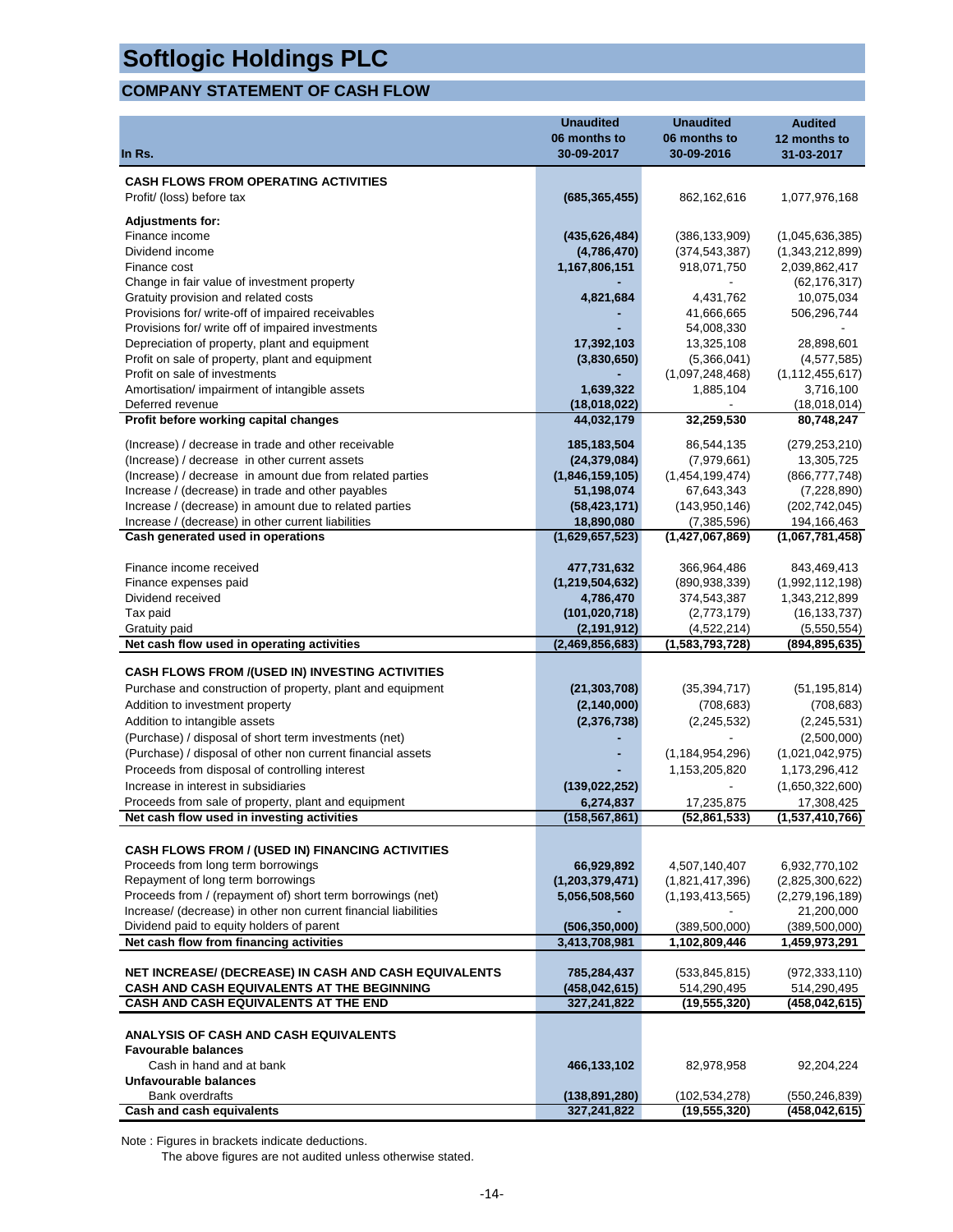#### **NOTES TO THE FINANCIAL STATEMENTS**

**OPERATING SEGMENT INFORMATION**

| <b>REVENUE AND PROFIT</b>                         |                 | <b>Information Technology</b> | <b>Leisure &amp; Property</b> |               |                | <b>Retail</b>   |                | <b>Automobiles</b> |               | <b>Financial Services</b> |                 | <b>Healthcare Services</b> | <b>Others</b>  |               |                 | Group           |
|---------------------------------------------------|-----------------|-------------------------------|-------------------------------|---------------|----------------|-----------------|----------------|--------------------|---------------|---------------------------|-----------------|----------------------------|----------------|---------------|-----------------|-----------------|
| For the six months period ended 30 September      | 2017            | 2016                          | 2017                          | 2016          | 2017           | 2016            | 2017           | 2016               | 2017          | 2016                      | 2017            | 2016                       | 2017           | 2016          | 2017            | 2016            |
| <b>Continuing operations</b>                      |                 |                               |                               |               |                |                 |                |                    |               |                           |                 |                            |                |               |                 |                 |
| Revenue                                           |                 |                               |                               |               |                |                 |                |                    |               |                           |                 |                            |                |               |                 |                 |
| Total revenue                                     | 8,815,647,429   | 9.678.445.476                 | 1.118.027.700                 | 462.471.617   | 10.171.072.400 | 9.932.447.139   | 1.208.167.859  | 878.054.929        | 5,129,133,011 | 4.328.754.507             | 6,128,350,017   | 5.105.290.530              | 341, 195, 167  | 322.571.439   | 32,911,593,583  | 30.708.035.637  |
| Inter group                                       | (615,456,660)   | (479.679.224)                 | (60,130,428                   | (64.271.328)  | (590.898.472   | (330.181.598)   | (26,875,730)   | (98.267.663)       | (7.807.278)   | (10.399.269)              | (188,675,136    | (182.658.455)              | (335,732,825)  | (316.725.050) | (1.825.576.529) | (1.482.182.587) |
| Total external revenue                            | 8,200,190,769   | 9.198.766.252                 | 1,057,897,272                 | 398.200.289   | 9.580.173.928  | 9.602.265.541   | 1.181.292.129  | 779,787,266        | 5.121.325.733 | 4.318.355.238             | 5.939.674.881   | 4.922.632.075              | 5.462.342      | 5.846.389     | 31.086.017.054  | 29.225.853.050  |
|                                                   |                 |                               |                               |               |                |                 |                |                    |               |                           |                 |                            |                |               |                 |                 |
| Operating profit/ (loss)                          | 411.904.871     | 433.511.609                   | (95.474.632)                  | (31.448.704)  | 1.382.143.975  | 1.010.182.020   | 3.992.466      | (9.824.137)        | 819,851,600   | 565,576,163               | 1.508.548.750   | 983.747.705                | 21.346.658     | (47.987.350)  | 4.052.313.688   | 2,903,757,306   |
|                                                   |                 |                               |                               |               |                |                 |                |                    |               |                           |                 |                            |                |               |                 |                 |
| Finance income                                    | 10,883,830      | 12.084.466                    | 1.425.053                     | 3.962.059     | 43,576,879     | 37.446.947      | 311.223        | 51.041             | 504.163.452   | 336,784.780               | 8.862.358       | 9.941.322                  | 2.066.134      | 11.960.816    | 571.288.929     | 412.231.431     |
| Finance cost                                      | (136, 396, 372) | (182.443.596)                 | (255, 025, 243)               | (68,045,413)  | (1.005.610.880 | (677, 809, 476) | (61, 538, 696) | (76.221.115)       | (132.940.456) | (105,765,693)             | (441.829.426)   | (394.950.078)              | (707.964.277)  | (599.451.540) | (2.741.305.350) | (2,104,686,911) |
| Share of results of equity accounted investments  |                 |                               |                               | . .           |                |                 |                | $\sim$             |               |                           | (2.926.803)     |                            | 11,707,488     | 15.487.981    | 8.780.685       | 15,487,981      |
| Change in insurance contract liabilities          |                 |                               |                               |               |                |                 |                |                    | (873.308.405) | (12.559.204)              |                 |                            |                |               | (873.308.405)   | (12.559.204)    |
| Profit/ (loss) before taxation                    | 286.392.329     | 263.152.479                   | (349.074.822)                 | (95.532.058)  | 420.109.974    | 369.819.491     | (57, 235, 007) | (85.994.211)       | 317,766,191   | 784.036.046               | 1.072.654.879   | 598.738.949                | (672.843.997   | (619.990.093) | 1.017.769.547   | 1.214.230.603   |
|                                                   |                 |                               |                               |               |                |                 |                |                    |               |                           |                 |                            |                |               |                 |                 |
| Tax expense                                       | (57, 561, 560)  | (63.007.728)                  | 45,057,586                    | (1, 285, 887) | (106.297.544)  | (112, 271, 417) | (589, 220)     | (5.847.511)        | (36,750,850)  | (77,662,617)              | (133, 433, 500) | (13.454.560)               | (50, 327, 934) | (40,083,172)  | (339,903,022)   | (313.612.892)   |
|                                                   | 228.830.769     | 200.144.751                   | (304.017.236)                 | (96.817.945)  | 313,812,430    | 257.548.074     | (57.824.227)   | (91.841.722)       | 281.015.341   | 706.373.429               | 939.221.379     | 585.284.389                | (723,171,931)  | (660.073.265) | 677.866.525     | 900.617.711     |
| Profit/ (loss) from continuing operations         |                 |                               |                               |               |                |                 |                |                    |               |                           |                 |                            |                |               |                 |                 |
| Loss for the period from discontinued operation   |                 |                               |                               |               |                |                 |                |                    |               | (111,005,996)             |                 |                            |                |               |                 |                 |
|                                                   |                 |                               |                               |               |                |                 |                | . .                |               |                           |                 |                            |                | $\sim$        |                 | (111,005,996)   |
| Profit/ (loss) after taxation                     | 228.830.769     | 200.144.751                   | (304.017.236)                 | (96.817.945)  | 313,812,430    | 257.548.074     | (57.824.227)   | (91.841.722)       | 281.015.341   | 595.367.433               | 939.221.379     | 585.284.389                | (723.171.931)  | (660.073.265) | 677.866.525     | 789.611.715     |
|                                                   |                 |                               |                               |               |                |                 |                |                    |               |                           |                 |                            |                |               |                 |                 |
|                                                   |                 |                               |                               |               |                |                 |                |                    |               |                           |                 |                            |                |               |                 |                 |
| Depreciation of property, plant & equipment (PPE) | 38,847,148      | 35.691.332                    | 311,425,632                   | 89.402.622    | 219,405,358    | 182,921,239     | 54.825.639     | 19.467.394         | 80,345,057    | 87.500.358                | 451.980.682     | 380.974.417                | 17,536,513     | 13.449.889    | 1.174.366.029   | 809.407.251     |
| Amortisation of lease rentals paid in advance     |                 | . .                           |                               | $\sim$        | $\sim$         | . .             | 19,815         | $\sim$             |               | $\sim$                    | 518,467         | 518,467                    | . .            | $\sim$        | 538,282         | 518.467         |
| Amortisation of intangible assets                 | 22,845,784      | 29.699.199                    | 9,878,141                     | 7.554.466     | 33,856,685     | 30.034.685      | $\overline{a}$ |                    | 109.398.790   | 78,606.041                | 4.260.939       | 4.260.939                  | 1.639.322      | 1.885.104     | 181.879.661     | 152.040.434     |
| Retirement benefit obligations and related cost   | 10.956.870      | 10.780.771                    | 7.277.081                     | 2.587.707     | 25.977.615     | 16,494.919      | 1.020.192      | 934.397            | 14.426.995    | 12.415.311                | 41.539.962      | 38.393.136                 | 4.970.304      | 4.483.296     | 106.169.019     | 86.089.537      |
| Purchase and construction of PPE                  | 13,702.627      | 28.426.012                    | 284.576.097                   | 1.716.608.167 | 966,513,341    | 295.971.055     |                | 12.161.312         | 102.418.677   | 62.558.011                | 788.513.973     | 960.870.743                | 23.666.652     | 84.805.898    | 2.218.335.500   | 3.161.401.198   |
| Additions to intangible assets                    | 57.674.012      | 35,602,598                    | 15,546,905                    | 208,800       | 18,315,408     | 16.652.847      |                |                    | 325,501       | 1.939.325                 | . .             |                            | 2.376.737      | 2.245.532     | 94.238.563      | 56.649.102      |
|                                                   |                 |                               |                               |               |                |                 | 38,944,133     |                    |               |                           |                 |                            |                |               |                 |                 |

| <b>REVENUE AND PROFIT</b>                         | <b>Information Technology</b> |                      | <b>Leisure &amp; Property</b> |                | Retail          |                | <b>Automobiles</b> |              | <b>Financial Services</b> |                |               | <b>Healthcare Services</b> | <b>Others</b> |                 | Group          |                    |
|---------------------------------------------------|-------------------------------|----------------------|-------------------------------|----------------|-----------------|----------------|--------------------|--------------|---------------------------|----------------|---------------|----------------------------|---------------|-----------------|----------------|--------------------|
| For the three months period ended 30 September    | 2017                          | 2016                 | 2017                          | 2016           | 2017            | 2016           | 2017               | 2016         | 2017                      | 2016           | 2017          | 2016                       | 2017          | 2016            | 2017           | 2016               |
| <b>Continuing operations</b>                      |                               |                      |                               |                |                 |                |                    |              |                           |                |               |                            |               |                 |                |                    |
| Revenue                                           |                               |                      |                               |                |                 |                |                    |              |                           |                |               |                            |               |                 |                |                    |
| Total revenue                                     | 4.642.074.677                 | 4.951.917.577        | 667.936.379                   | 263.368.070    | 5.081.791.201   | 5.006.475.048  | 738.191.588        | 410.564.753  | 2.594.953.703             | 2.197.475.910  | 3.025.082.216 | 2.684.392.748              | 173,717,975   | 159.426.258     | 16.923.747.739 | 15.673.620.364     |
| Inter group                                       | (324,851,916                  | (272, 969, 181)      | (40, 176, 61)                 | (24.767.670)   | (351, 468, 893) | (150.075.934)  | (10,349,278        | (11.812.493) | (4,903,273)               | (4,775.839)    | (99.094.537   | (96.962.057)               | (169,975,277  | (158.052.734)   | (1,000,819,787 | (719.415.908       |
| <b>Total external revenue</b>                     | 4.317.222.761                 | 4.678.948.396        | 627,759,766                   | 238,600,400    | 4.730.322.308   | 4.856.399.114  | 727.842.310        | 398,752,260  | 2,590,050,430             | 2.192.700.071  | 2.925.987.679 | 2.587.430.691              | 3.742.698     | 1.373.524       | 15.922.927.952 | 14.954.204.456     |
|                                                   |                               |                      |                               |                |                 |                |                    |              |                           |                |               |                            |               |                 |                |                    |
| Operating profit/ (loss)                          | 199.739.870                   | 172.602.781          | (3.057.110)                   | (4.602.495)    | 682.731.242     | 582.207.793    | (1, 337, 004)      | (19.416.026) | 486.626.798               | 249.254.013    | 795.623.369   | 555.439.080                | 45.650.328    | (2.990.321)     | 2.205.977.493  | 1.532.494.825      |
|                                                   |                               |                      |                               |                |                 |                |                    |              |                           |                |               |                            |               |                 |                |                    |
| Finance income                                    | 4.527.650                     | 8.059.566            | 592.348                       | 2.149.882      | 19.985.303      | 23.202.357     | 272.942            | 25.520       | 228.260.947               | 209.797.391    | 4,898,686     | 3.638.453                  | 1.205.609     | 7.798.260       | 259.743.485    | 254.671.429        |
| Finance cost                                      | (66.093.498)                  | (94.636.718)         | (119.133.299                  | (34, 159, 591) | (573.259.343)   | (384,064,464)  | (37, 341, 154)     | (46,580,712) | (74,588,033               | (82.432.625)   | (220.308.894  | (209.145.973)              | (391.102.432) | (353, 715, 035) | (1.481.826.653 | (1, 204, 735, 118) |
| Share of results of equity accounted investments  |                               |                      |                               |                |                 |                |                    |              |                           |                | 2.423.611     |                            | 5.558.846     | 7.493.871       | 7.982.457      | 7.493.87           |
| Change in insurance contract liabilities          |                               |                      |                               |                |                 |                |                    |              | (633,753,724)             | 18.224.788     |               |                            |               |                 | (633,753,724)  | 18.224.788         |
| Profit/ (loss) before taxation                    | 138,174,022                   | 86.025.629           | (121, 598, 061)               | (36, 612, 204) | 129.457.202     | 221,345,686    | (38, 405, 216)     | (65,971,218) | 6,545,988                 | 394,843,567    | 582,636,772   | 349.931.560                | (338,687,649  | (341.413.225)   | 358,123,058    | 608,149,795        |
|                                                   |                               |                      |                               |                |                 |                |                    |              |                           |                |               |                            |               |                 |                |                    |
| Tax expense                                       | (15, 533, 909)                | (13, 472, 355)       | 45.041.103                    | (526, 218)     | (38, 445, 439)  | (57, 263, 969) | (610, 863)         | (5.847.511)  | (2, 190, 052)             | (47, 615, 460) | (70,532,926   | (60, 661, 131)             | (27,613,973)  | (29, 078, 772)  | (109,886,059   | (214, 465, 416)    |
|                                                   |                               |                      |                               |                |                 |                |                    |              |                           |                |               |                            |               |                 |                |                    |
| Profit/ (loss) from continuing operations         | 122.640.113                   | 72,553,274           | (76, 556, 958)                | (37.138.422)   | 91.011.763      | 164.081.717    | (39,016,079)       | (71.818.729) | 4,355,936                 | 347.228.107    | 512,103,846   | 289.270.429                | (366,301,622) | (370.491.997)   | 248.236.999    | 393.684.379        |
|                                                   |                               |                      |                               |                |                 |                |                    |              |                           |                |               |                            |               |                 |                |                    |
| Loss for the period from discontinued operation   |                               |                      |                               |                |                 |                |                    |              |                           | (32.474.105)   |               |                            |               |                 |                | (32.474.105)       |
|                                                   |                               |                      |                               |                |                 |                |                    |              |                           |                |               |                            |               |                 |                |                    |
| Profit/ (loss) after taxation                     | 122.640.113                   | 72.553.274           | (76,556,95)                   | (37.138.422)   | 91.011.763      | 164.081.717    | (39.016.079        | (71.818.729) | 4.355.936                 | 314.754.002    | 512.103.846   | 289.270.429                | (366,301,622) | (370.491.997)   | 248.236.999    | 361.210.274        |
|                                                   |                               |                      |                               |                |                 |                |                    |              |                           |                |               |                            |               |                 |                |                    |
| Depreciation of property, plant & equipment (PPE) | 19,946,243                    | 17,788,241           | 155,725,586                   | 44.692.051     | 113.864.921     | 92.434.163     | 45,722,182         | (1.014.164)  | 38,855,792                | 51,566,383     | 206.728.739   | 195,376,977                | 8.946.207     | 6,894,688       | 589.789.670    | 407,738,339        |
| Amortisation of lease rentals paid in advance     |                               |                      | $\overline{a}$                | . .            |                 |                | 19,815             |              |                           |                | 259,233       | 259,234                    |               |                 | 279,048        | 259,234            |
| Amortisation of intangible assets                 | 11.190.979                    | $\sim$<br>13.935.205 | 5.115.452                     | 3.779.408      | 17,600.095      | 15,013,768     |                    |              | 34.946.482                | 41,506.187     | 2.130.469     | 2.130.470                  | 1.005.801     | 952.797         | 71.989.278     | 77.317.835         |
|                                                   |                               |                      |                               |                |                 |                |                    |              |                           |                |               |                            |               |                 |                |                    |
| Retirement benefit obligations and related cost   | 5.743.434                     | 5.387.349            | 2.594.553                     | 1.077.117      | 17.746.716      | 7.763.937      | 495.053            | 374,694      | 7.213.498                 | 6.245.551      | 20.784.007    | 23.504.653                 | 2.485.152     | 2.241.648       | 57.062.413     | 46,594,949         |
| Purchase and construction of PPE                  | 7.816.232                     | 23.274.130           | 168,326,044                   | 040.703.004    | 724.070.608     | 172.994.211    | 37,950,490         | (925.755)    | 64.544.986                | (10.439.092)   | 454.074.227   | 561.667.841                | 22.917.545    | 76,389,729      | 1.479.700.132  | 1.863.664.068      |
| Additions to intangible assets                    | 34.382.129                    | 24.791.330           | 6.183.365                     | 208 800        | 2.979.924       | (105.422)      |                    |              | 8.357                     | 833 036        |               |                            | 2.376.738     | 2.245.532       | 45.930.513     | 27.973.276         |

Note : Figures in brackets indicate deductions.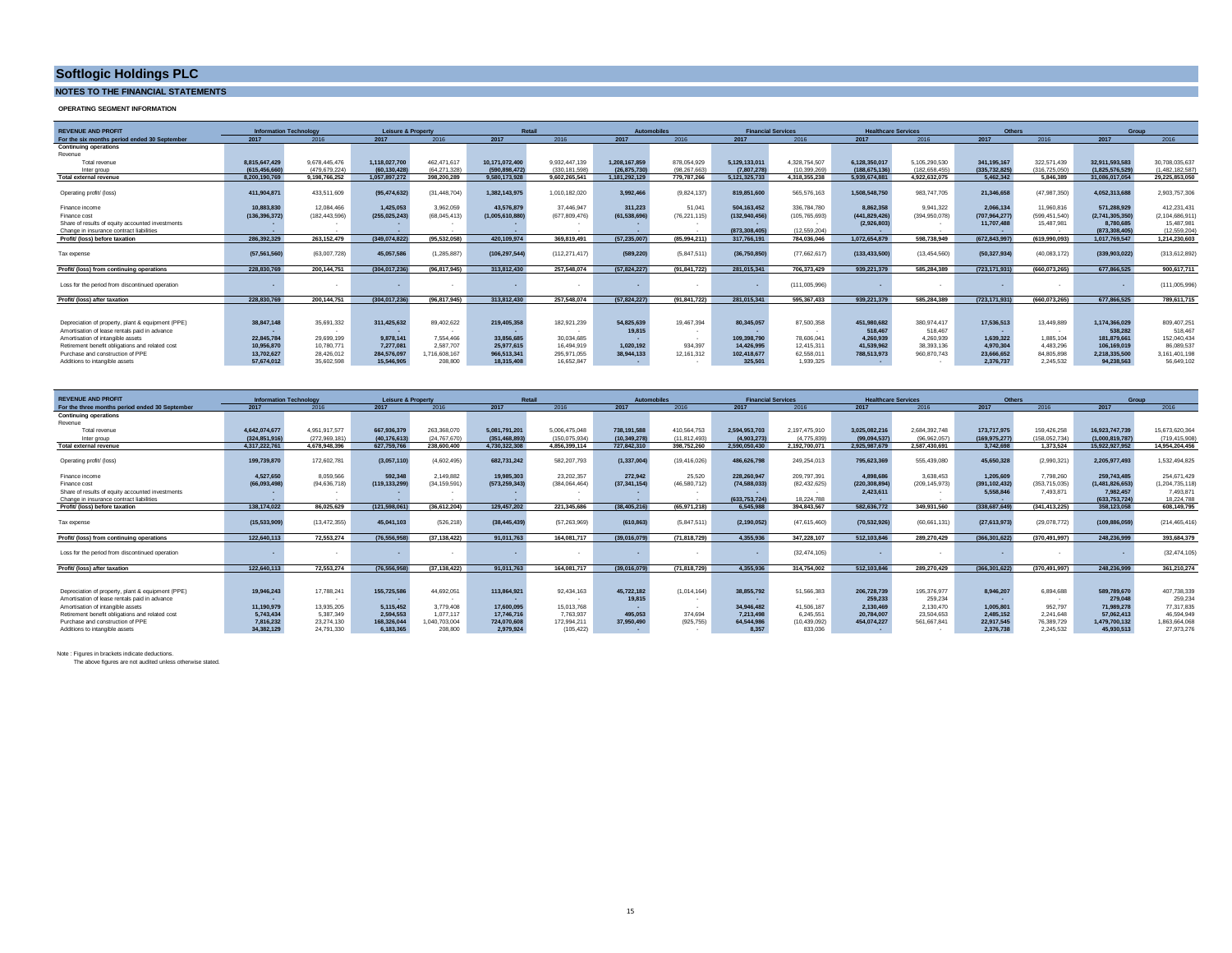**NOTES TO THE FINANCIAL STATEMENTS**

#### **OPERATING SEGMENT INFORMATION**

|                                                     |               | <b>Information Technology</b> |                                 | <b>Leisure &amp; Property</b> |                | Retail         | <b>Automobiles</b> |               |                | <b>Financial Services</b> | <b>Healthcare Services</b> |                | <b>Others</b>            |                | Group           |                 |
|-----------------------------------------------------|---------------|-------------------------------|---------------------------------|-------------------------------|----------------|----------------|--------------------|---------------|----------------|---------------------------|----------------------------|----------------|--------------------------|----------------|-----------------|-----------------|
| As at 30 September                                  | 2017          | 2016                          | 2017                            | 2016                          | 2017           | 2016           | 2017               | 2016          | 2017           | 2016                      | 2017                       | 2016           | 2017                     | 2016           | 2017            | 2016            |
|                                                     |               |                               |                                 |                               |                |                |                    |               |                |                           |                            |                |                          |                |                 |                 |
| Property, plant and equipment                       | 168,333,963   | 208,649,573                   | 11,124,178,365                  | 9,984,079,593                 | 7,669,255,122  | 6,366,702,734  | 399,892,557        | 339,549,345   | 1,015,592,532  | 836,022,430               | 14,665,144,181             | 12,834,276,978 | 203,424,406              | 190,270,606    | 35,245,821,126  | 30,759,551,259  |
| Lease rentals paid in advance                       |               |                               |                                 |                               |                |                | 3,863,892          |               |                |                           | 852,203,568                | 853,240,505    |                          |                | 856,067,460     | 853,240,505     |
| Investment property                                 | 205.530.000   | 217,620,000                   | 1,100,000,000                   | 1,075,000,000                 | 1,442,000,000  | 1,056,602,258  |                    |               | ×,             |                           |                            |                | 611,525,000              | 547,208,683    | 3,359,055,000   | 2,896,430,941   |
| Intangible assets                                   | 293,669,361   | 217,790,342                   | 32,170,675                      | 5,162,461                     | 332.050.010    | 355,945,376    |                    |               | 121,799,080    | 71,241,907                | $\sim$                     |                | 1,777,670                | 2,871,250      | 781,466,796     | 653,011,336     |
| Non-current financial assets                        |               | 5,019,928                     |                                 |                               | 615,739,177    | 389,024,164    | 21,755,442         |               | 11,301,937,555 | 9,875,315,012             | 320,521,253                | 401,104,093    |                          |                | 12,259,970,214  | 10,670,463,197  |
|                                                     | 16,787        |                               |                                 |                               |                |                |                    |               |                |                           |                            |                |                          |                |                 |                 |
| Rental receivable on lease assets and hire purchase |               |                               |                                 |                               |                |                |                    |               | 438,200,438    | 240,929,804               |                            |                |                          |                | 438,200,438     | 240,929,804     |
| Other non-current assets                            | 8,980,154     | 24,754,495                    | 11,029,744                      | 10,939,512                    | 281,322,120    | 213 444 978    | 6,337,168          | 3,827,169     | 3,500,000      | 3,500,000                 | 4,833,335                  | 5.833.335      |                          | 48.113.826     | 316,002,521     | 310,413,315     |
| Segment non-current assets                          | 676,530,265   | 673,834,338                   | 12,267,378,784                  | 11,075,181,566                | 10,340,366,429 | 8,381,719,510  | 431,849,059        | 343,376,514   | 12,881,029,605 | 11,027,009,153            | 15,842,702,337             | 14,094,454,911 | 816,727,076              | 788,464,365    | 53,256,583,555  | 46,384,040,357  |
|                                                     |               |                               |                                 |                               |                |                |                    |               |                |                           |                            |                |                          |                |                 |                 |
| Investments in equity accounted investments         |               |                               |                                 |                               |                |                |                    |               |                |                           |                            |                |                          |                | 100,959,086     | 73,729,303      |
| Goodwill                                            |               |                               |                                 |                               |                |                |                    |               |                |                           |                            |                |                          |                | 4.238.384.815   | 4,115,823,525   |
| Intangible assets through business combinations     |               |                               |                                 |                               |                |                |                    |               |                |                           |                            |                |                          |                | 3.584.305.980   | 3.836.652.405   |
| Deferred tax assets                                 |               |                               |                                 |                               |                |                |                    |               |                |                           |                            |                |                          |                | 551.636.228     | 298,675,292     |
| Fliminations/ adjustment                            |               |                               |                                 |                               |                |                |                    |               |                |                           |                            |                |                          |                | (62,138,316     | (31, 352, 821)  |
| <b>Total non-current assets</b>                     | 676,530,265   | 673.834.338                   | 12,267,378,784                  | 11,075,181,566                | 10.340.366.429 | 8.381.719.510  | 431.849.059        | 343.376.514   | 12,881,029,605 | 11,027,009,153            | 15.842.702.337             | 14.094.454.911 | 816,727,076              |                | 61,669,731,348  | 54.677.568.061  |
|                                                     |               |                               |                                 |                               |                |                |                    |               |                |                           |                            |                |                          |                |                 |                 |
| Inventories                                         |               | 1,109,484,632                 | 861,793,198                     | 105.658.171                   | 6.036.239.743  |                | 655,441,597        | 890,328,368   | 135,329,114    |                           | 551,744,809                | 516,381,397    |                          |                | 9,318,290,039   | 8,167,030,220   |
| Trade and other receivables                         | 1,077,741,578 |                               |                                 |                               |                | 5,131,287,666  |                    |               |                | 413,889,986               |                            |                |                          |                |                 |                 |
|                                                     | 2,488,119,767 | 2,992,195,195                 | 247,513,630                     | 109,122,595                   | 4,521,273,685  | 4,303,026,110  | 470,142,412        | 194,382,417   | 877,772,197    | 952,421,541               | 676,561,166                | 443,537,689    | 14,036,860               | 10,753,569     | 9,295,419,717   | 9,005,439,116   |
| Loans and advances                                  |               |                               |                                 |                               |                |                |                    |               | 12,202,345,712 | 14,266,103,302            |                            |                |                          |                | 12,202,345,712  | 14,266,103,302  |
| Rental receivable on lease assets and hire purchase | $\sim$        |                               |                                 |                               |                |                |                    |               | 436.391.183    | 521,399,563               | $\sim$                     |                | $\overline{\phantom{a}}$ |                | 436,391,183     | 521,399,563     |
| Other current assets                                | 370,128,125   | 364, 967, 774                 | 354,177,760                     | 302,794,072                   | 2,737,721,833  | 1,880,335,230  | 76,222,636         | 95,861,226    | 859,729,197    | 675,860,894               | 586,346,716                | 705,288,637    | 37.844.550               | 56,275,200     | 5,022,170,817   | 4,081,383,033   |
| Short term investments                              | 5,096,795     | 11,443,968                    | 323,071                         | 315,221                       | 61,619,179     | 25,248,703     | 1,500,000          |               | 5,142,428,076  | 3,814,247,632             | 109,000,000                | 141,000,000    | 135,244,828              | 135, 156, 510  | 5,455,211,949   | 4,127,412,034   |
| Cash in hand and at bank                            | 234.333.861   | 595.973.299                   | 115.762.101                     | 221.218.444                   | 298.703.145    | 332.977.974    | 19.764.922         | 3.759.302     | 1.343.226.232  | 913.753.652               | 610.606.537                | 383.990.148    | 473.735.404              | 86.363.787     | 3.096.132.202   | 2.538.036.606   |
| <b>Segment current assets</b>                       | 4,175,420,126 | 5,074,064,868                 | 1,579,569,760                   | 739,108,503                   | 13,655,557,585 | 11,672,875,683 | 1,223,071,567      | 1,184,331,313 | 20,997,221,711 | 21,557,676,570            | 2,534,259,228              | 2,190,197,871  | 660.861.642              | 288,549,066    | 44,825,961,619  | 42,706,803,874  |
|                                                     |               |                               |                                 |                               |                |                |                    |               |                |                           |                            |                |                          |                |                 |                 |
| Subsidiary assets held-for-sale                     |               |                               |                                 |                               |                |                |                    |               |                |                           |                            |                |                          |                |                 | 2,901,135,429   |
| Amounts due from related parties                    |               |                               |                                 |                               |                |                |                    |               |                |                           |                            |                |                          |                | 501.743         | 316.693         |
| <b>Total current assets</b>                         | 4,175,420,126 | 5.074.064.868                 | 1,579,569,760                   | 739,108,503                   | 13,655,557,585 | 11,672,875,683 | 1,223,071,567      | 1,184,331,313 | 20,997,221,711 | 21,557,676,570            | 2.534.259.228              | 2,190,197,871  | 660.861.642              | 288,549,066    | 44.826.463.362  | 45,608,255,996  |
|                                                     |               |                               |                                 |                               |                |                |                    |               |                |                           |                            |                |                          |                |                 |                 |
| <b>Total assets</b>                                 |               |                               |                                 |                               |                |                |                    |               |                |                           |                            |                |                          |                | 106.496.194.710 | 100.285.824.057 |
|                                                     |               |                               |                                 |                               |                |                |                    |               |                |                           |                            |                |                          |                |                 |                 |
| Insurance contract liabilities                      |               |                               |                                 |                               |                |                |                    |               | 7,489,875,467  | 6,546,677,381             |                            |                |                          |                | 7,489,875,467   | 6,546,677,381   |
| Interest bearing borrowings                         | 84,243,481    | 16,812,134                    | 6,167,916,946                   | 5,956,726,601                 | 3,660,823,949  | 2,408,419,967  | 59,203,444         | 90,468,475    | 3,062,917,889  | 2,712,988,075             | 6,660,832,821              | 6,487,950,907  | 7,254,844,887            | 7,550,322,984  | 26,950,783,417  | 25,223,689,143  |
| Public deposits                                     |               |                               |                                 |                               |                |                |                    |               |                |                           |                            |                |                          |                |                 |                 |
| Employee benefit liabilities                        |               |                               |                                 |                               |                |                |                    |               | 3,817,418,202  | 1,502,801,625             |                            |                |                          |                | 3,817,418,202   | 1,502,801,625   |
|                                                     | 131.353.640   | 103,467,484                   | 18.269.596                      | 12,347,441                    | 113,468,030    | 109,420,151    | 11,278,194         | 5,022,016     | 109,471,529    | 75,438,939                | 422.684.840                | 367,556,155    | 52,386,772               | 43,828,625     | 858,912,601     | 717,080,811     |
| Other deferred liabilities                          | 4,394,304     | 10,590,279                    |                                 |                               |                | 197,908        |                    |               |                |                           |                            |                | 129,729,730              |                | 134,124,034     | 10,788,187      |
| Other non-current financial liabilities             |               | 35.350.009                    | 25,842,782                      | 4.523.636                     |                |                | 9.110.000          |               |                |                           |                            |                |                          |                | 34,952,782      | 39,873,645      |
| <b>Segment non-current liabilities</b>              | 219,991,425   | 166,219,906                   | 6,212,029,324                   | 5,973,597,678                 | 3,774,291,979  | 2,518,038,026  | 79,591,638         | 95,490,491    | 14,479,683,087 | 10,837,906,020            | 7,083,517,661              | 6,855,507,062  | 7,436,961,389            | 7,594,151,609  | 39,286,066,503  | 34,040,910,792  |
|                                                     |               |                               |                                 |                               |                |                |                    |               |                |                           |                            |                |                          |                |                 |                 |
| Deferred tax liabilities                            |               |                               |                                 |                               |                |                |                    |               |                |                           |                            |                |                          |                | 486,369,516     | 331,997,730     |
| <b>Total non-current liabilities</b>                | 219,991,425   | 166,219,906                   | 6,212,029,324                   | 5,973,597,678                 | 3,774,291,979  | 2,518,038,026  | 79,591,638         | 95,490,491    | 14,479,683,087 | 10,837,906,020            | 7,083,517,661              | 6,855,507,062  | 7,436,961,389            | 7,594,151,609  | 39,772,436,019  | 34,372,908,522  |
|                                                     |               |                               |                                 |                               |                |                |                    |               |                |                           |                            |                |                          |                |                 |                 |
| Trade and other payables                            | 2,417,103,609 | 2,554,556,237                 | 303,444,146                     | 261,312,045                   | 1,551,169,234  | 1,765,160,035  | (40, 233, 568)     | 9,655,126     | 910,879,812    | 1,262,321,433             | 954,547,501                | 825,029,098    | 45,984,740               | 97,800,227     | 6,142,895,474   | 6,775,834,201   |
| Other current financial liabilities                 | 1,782,329,275 | 2,187,166,530                 | 159.111.880                     | 32,224,863                    | 10,178,637,655 | 7,498,579,059  | 900,618,622        | 665,957,850   | 9,356,708      | 1,458,296,980             |                            |                | 9,504,506,074            | 5,533,780,139  | 22,534,560,214  | 17,376,005,421  |
| Current portion of interest bearing borrowings      | 26,000,000    | 65,000,000                    | 724,311,577                     | 600,517,041                   | 1,674,605,971  | 2,897,510,748  | 31,618,626         | 28,488,770    | 888,518,983    | 1,001,094,325             | 1,201,062,945              | 955,925,122    | 2,647,004,730            | 2,099,666,413  | 7,193,122,832   | 7,648,202,419   |
| Other current liabilities                           | 298,620,651   | 473,572,341                   | 473,625,868                     | 114,526,191                   | 203,277,291    | 158,231,170    | 35,231,537         | 12,154,460    | 708,650,182    | 620,224,806               | 9.197.872                  | 113,370,495    | 84,903,562               | 23,769,793     | 1,813,506,963   | 1,515,849,256   |
| Public deposits                                     |               |                               |                                 |                               |                |                |                    |               | 12.942.167.522 | 14.714.052.225            | $\sim$                     |                |                          |                | 12.942.167.522  | 14,714,052,225  |
| <b>Bank overdrafts</b>                              | 47.608.914    | 85.295.222                    | 558.547.040                     | 108.052.728                   | 1.058.904.949  | 690.523.239    | 67.933.457         | 55,490.107    | 631.164.337    | 928.918.234               | 1.325.626.989              | 1.359.813.788  | 138.891.280              | 102.534.277    | 3.828.676.966   | 3.330.627.595   |
| <b>Segment current liabilities</b>                  | 4,571,662,449 | 5,365,590,330                 | 2,219,040,511                   | 1,116,632,868                 | 14,666,595,100 | 13,010,004,251 | 995,168,674        | 771,746,313   | 16,090,737,544 | 19,984,908,003            | 3,490,435,307              | 3,254,138,503  | 12,421,290,386           | 7,857,550,849  | 54,454,929,971  | 51,360,571,117  |
|                                                     |               |                               |                                 |                               |                |                |                    |               |                |                           |                            |                |                          |                |                 |                 |
| Subsidiary liabilities held-for-sale                |               |                               |                                 |                               |                |                |                    |               |                |                           |                            |                |                          |                |                 | 1,926,676,953   |
| Income tax liabilities                              |               |                               |                                 |                               |                |                |                    |               |                |                           |                            |                |                          |                | 80,994,555      | 249,064,897     |
| Amounts due to related parties                      |               |                               |                                 |                               |                |                |                    |               |                |                           |                            |                |                          |                | 15,139,540      | 16,653,659      |
| Fliminations/ adjustment                            |               |                               |                                 |                               |                |                |                    |               |                |                           |                            |                |                          |                | (4.653.306.315) | (3 888 107 208) |
| <b>Total current liabilities</b>                    | 4.571.662.449 | 5.365.590.330                 | 2.219.040.511                   | 1.116.632.868                 | 14.666.595.100 | 13,010,004,251 | 995.168.674        | 771,746,313   | 16.090.737.544 | 19.984.908.003            | 3.490.435.307              | 3.254.138.503  | 12.421.290.386           | 7,857,550,849  |                 | 49.664.859.418  |
|                                                     |               |                               |                                 |                               |                |                |                    |               |                |                           |                            |                |                          |                | 49,897,757,751  |                 |
| <b>Total liabilities</b>                            |               |                               |                                 |                               |                |                |                    |               |                |                           |                            |                |                          |                | 89.670.193.770  | 84.037.767.940  |
|                                                     |               |                               |                                 |                               |                |                |                    |               |                |                           |                            |                |                          |                |                 |                 |
|                                                     | 4.851.950.391 | 5.747.899.206                 |                                 |                               |                |                |                    |               |                |                           |                            |                |                          |                |                 |                 |
| Total segment assets                                |               |                               | 13,846,948,544<br>8.431.069.835 | 11,814,290,069                | 23,995,924,014 | 20,054,595,193 | 1,654,920,626      | 1,527,707,827 | 33,878,251,316 | 32,584,685,723            | 18,376,961,565             | 16,284,652,782 | 1,477,588,718            | 1,077,013,431  | 98,082,545,174  | 89,090,844,231  |
| Total segment liabilities                           | 4,791,653,874 | 5,531,810,236                 |                                 | 7,090,230,546                 | 18,440,887,079 | 15,528,042,277 | 1,074,760,312      | 867,236,804   | 30,570,420,631 | 30,822,814,023            | 10,573,952,968             | 10,109,645,565 | 19,858,251,775           | 15,451,702,458 | 93,740,996,474  | 85,401,481,909  |

Note : Figures in brackets indicate deductions.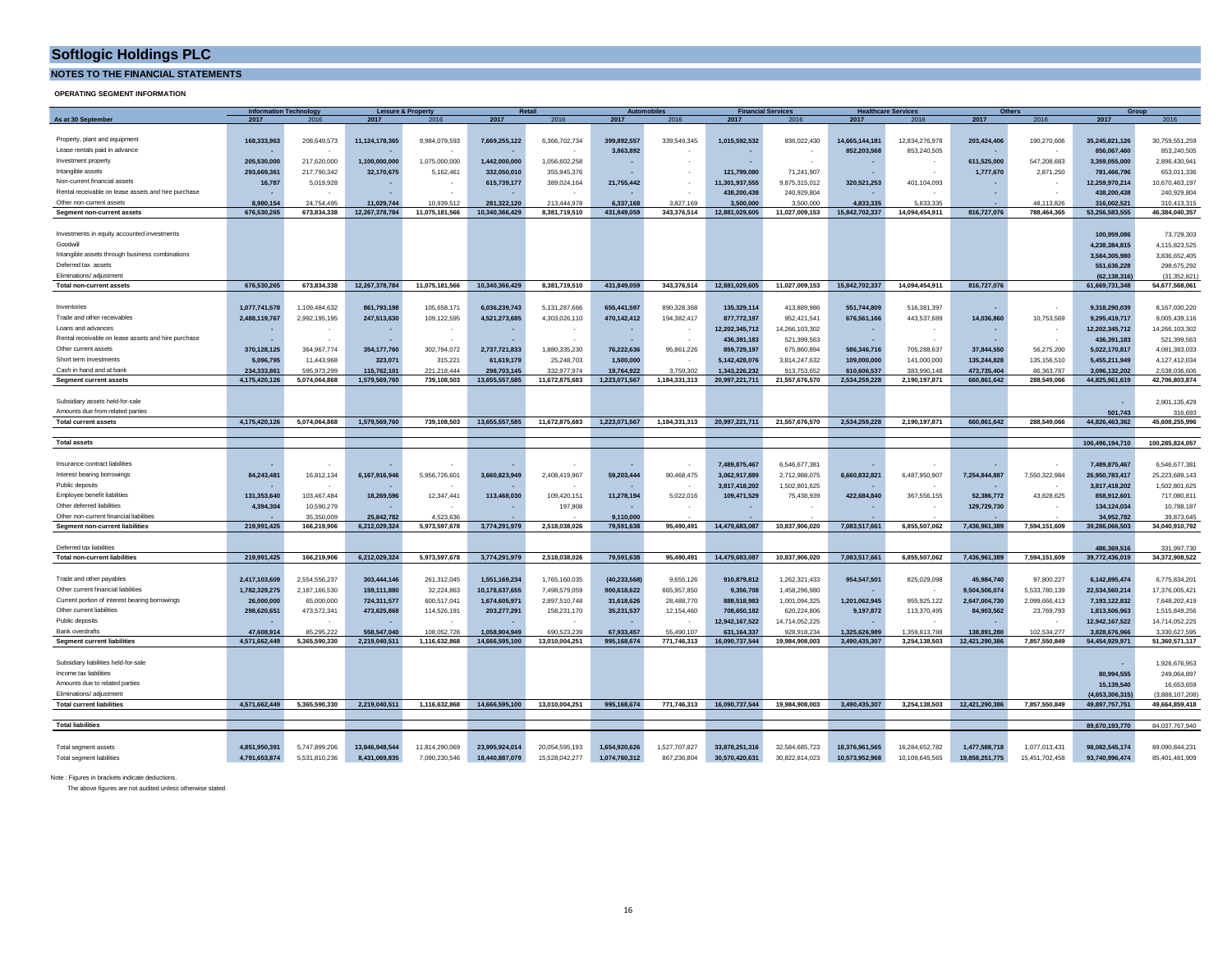#### **NOTES TO THE FINANCIAL STATEMENTS**

#### **1. CORPORATE INFORMATION**

Softlogic Holdings PLC, is a public limited company incorporated and domiciled in Sri Lanka and listed on the Colombo Stock Exchange.

The interim financial statements of the Group and the Company for the six months ended 30 September 2017 were authorised for issue by the Board of Directors on 14 November 2017.

#### **2. BASIS OF PREPARATION**

The interim condensed financial statements have been prepared in compliance with Sri Lanka Accounting Standard LKAS 34 - Interim Financial Reporting. These interim condensed financial statements should be read in conjunction with the annual financial statements for the year ended 31 March 2017.

The presentation and classification of the financial statements of the previous period have been amended, where relevant, for better presentation and to be comparable with those of the current period.

The interim financial statements are presented in Sri Lankan Rupees.

#### **3. CHANGE IN LIFE INSURANCE CONTRACT LIABILITIES**

No surplus was declared for the quarter ended 30 September 2017. However an amount of Rs. 235.00 mn declared as surplus for the quarter ended 30 June 2017 in addition to the surplus of Rs. 440.00 mn declared in quarter ended 31 March 2017 from Non Participating Fund, as approved by appointed Actuary Mr. Kunj Behari Maheshwari, Messrs. Wills Towers Watson subject to strict conditions of Insurance Regulatory Commission of Sri Lanka being complied with by the Softlogic Life Insurance PLC. The Softlogic Life Insurance PLC undertakes to transfer back the retained earnings to Non-participating fund in the event of any deficit recorded in the non-participating fund.

The Financial Statements of Softlogic Life Insurance PLC as at 30 September 2017 were audited by Messrs. KPMG, Chartered Accountants.

#### **4. SHARE INFORMATION**

#### **4.1 Public share holdings**

The percentage of shares held by the public as at 30 September 2017 was 27.74% (number of public shareholders - 12,572)

#### **4.2 Directors' share holdings**

The number of shares held by the Board of Directors are as follows:

| As at                                       | 30-09-2017  |
|---------------------------------------------|-------------|
| A K Pathirage - Chairman/ Managing Director | 368,807,169 |
| G W D H U Gunawardena                       | 57,527,300  |
| R J Perera                                  | 60,836,700  |
| H K Kaimal                                  | 64,870,800  |
| M P R Rasool                                | <b>Nil</b>  |
| Dr S Sellaih                                | 2,000,000   |
| W M P L De Alwis, PC                        | <b>Nil</b>  |
| <b>GLH</b> Premaratne                       | <b>Nil</b>  |
| R A Ebell                                   | <b>Nil</b>  |
| Prof. A S Dharmasiri                        | <b>Nil</b>  |
| A Russell-Davison                           | <b>Nil</b>  |
|                                             | 554,041,969 |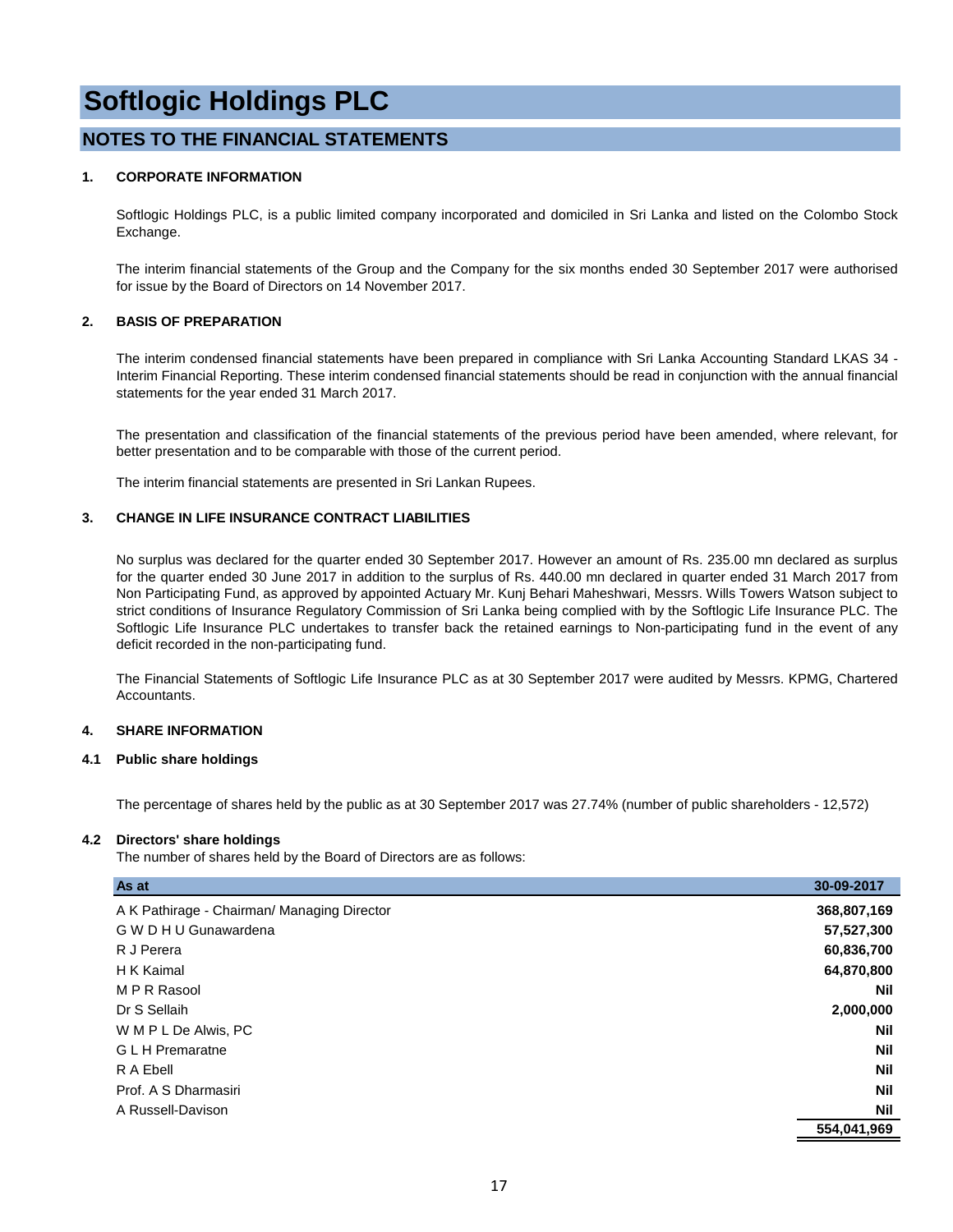### **NOTES TO THE FINANCIAL STATEMENTS**

**4.3 Twenty largest shareholders of the company are as follows:**

|    | As at                                              | <b>Number of</b><br>shares<br>30-09-2017 | %     |
|----|----------------------------------------------------|------------------------------------------|-------|
| 1  | Mr. A K Pathirage                                  | 329,857,169                              | 42.34 |
| 2  | Mr. H K Kaimal                                     | 64,870,800                               | 8.33  |
| 3  | Mr. R J Perera                                     | 60,836,700                               | 7.81  |
| 4  | Mr. G W D H U Gunawardena                          | 57,527,300                               | 7.38  |
| 5  | Pemberton Asian Opportunities Fund                 | 46,000,000                               | 5.91  |
| 6  | Commercial Bank of Ceylon PLC/ A K Pathirage       | 38,950,000                               | 5.00  |
| 7  | Rubber Investment Trust Ltd - AC 01                | 20,947,814                               | 2.69  |
| 8  | <b>Employees Provident Fund</b>                    | 7,230,500                                | 0.93  |
| 9  | Softlogic Life Insurance PLC - AC 02 (Life Fund)   | 4,591,702                                | 0.59  |
| 10 | Mrs. A Selliah                                     | 4,236,000                                | 0.54  |
| 11 | Arunodhaya Investments (Private) Limited           | 3,950,000                                | 0.51  |
| 12 | Arunodhaya Industries (Private) Limited            | 3,950,000                                | 0.51  |
| 13 | Arunodhaya (Private) Limited                       | 3,950,000                                | 0.51  |
| 14 | Miss. S Subramaniam                                | 3,800,000                                | 0.49  |
| 15 | Mr. V Kailasapillai                                | 3,800,000                                | 0.49  |
| 16 | Mrs. A Kailasapillai                               | 3,800,000                                | 0.49  |
| 17 | Ceylon Investment PLC - AC 01                      | 3,671,578                                | 0.47  |
| 18 | Mr. K Aravinthan                                   | 3,500,000                                | 0.45  |
| 19 | Deutsche Bank AG as Trustee for Namal Acuity Value | 3,396,497                                | 0.44  |
| 20 | The Ceylon Chamber of Commerce - AC 02             | 3,208,552                                | 0.41  |

#### **5. STATED CAPITAL MOVEMENTS**

#### **5.1 No of shares**

|                         | No of shares |
|-------------------------|--------------|
| As at 01 April 2017     | 779.000.000  |
| As at 30 September 2017 | 779,000,000  |

#### **5.2 Value of shares**

|                         | nэ            |
|-------------------------|---------------|
| As at 01 April 2017     | 5.089.000.000 |
| As at 30 September 2017 | 5,089,000,000 |

#### **6. INVESTOR INFORMATION**

| 6.1 | Market value of shares                                                          | 30-09-2017 |
|-----|---------------------------------------------------------------------------------|------------|
|     | The market value of an ordinary share of Softlogic Holdings PLC was as follows. |            |
|     | Closing price on (Rs.)                                                          | 12.10      |
|     | Highest price recorded for the three months ending (Rs.)                        | 13.20      |
|     | Lowest price recorded for the three months ending (Rs.)                         | 12.00      |
|     | Market Capitalisation (Rs. mn)                                                  | 9,425.90   |
| 6.2 | <b>Ratios</b>                                                                   |            |
|     | Net assets per share at the period end (Rs.)                                    | 11.27      |
| 6.3 | Share trading information from 01 July 2017 to 30 September 2017                |            |
|     | Number of shares traded                                                         | 5,229,818  |
|     | Value of shares traded (Rs.)                                                    | 65,397,432 |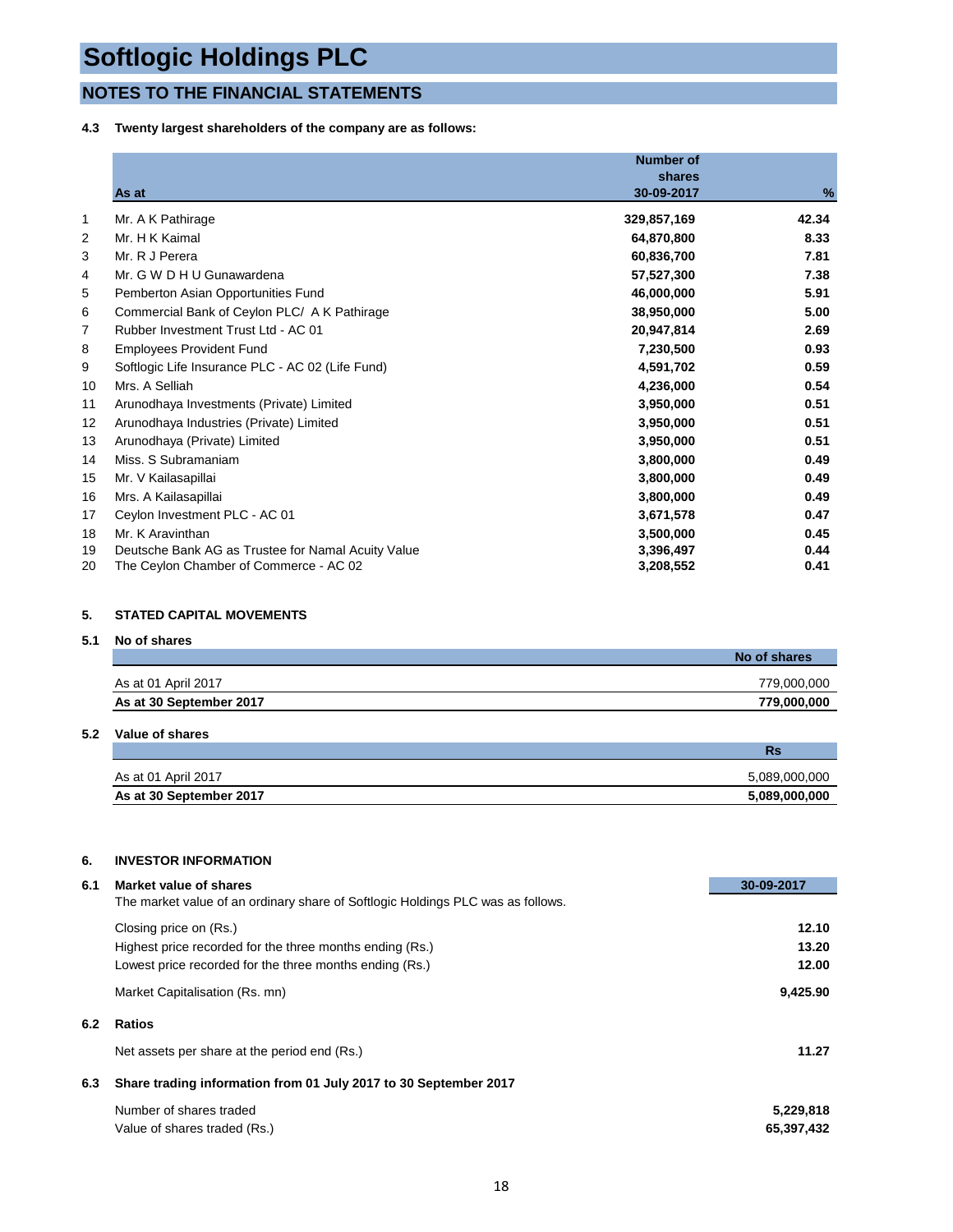#### **NOTES TO THE FINANCIAL STATEMENTS**

#### **7. CONTINGENCIES**

#### **CONTINGENT LIABILITIES**

There has been no significant change in the nature of the contingencies and other commitments, which were disclosed in the annual report for the year ended 31 March 2017.

#### **8. CAPITAL COMMITMENTS**

As at 30 September 2017, the group had capital commitments contracted but not provided in the financial statements amounting to Rs. 2,970 mn (30 September 2016 - 855 mn).

#### **9. EVENTS AFTER THE REPORTING PERIOD**

There were no significant events subsequent to the date of the statement of financial position, which require disclosure in the financial statements other than the followings.

#### **Sale of shares - Softlogic Life Insurance PLC**

The Directors of Softlogic Capital PLC, a subsidiary of Softlogic Holdings PLC announced that on 13 November 2017, Softlogic Capital PLC divested 28,132,050 shares of Softlogic Life Insurance PLC amounting to a stake of 7.50% therein, for a total consideration of Rs. 582.34 mn.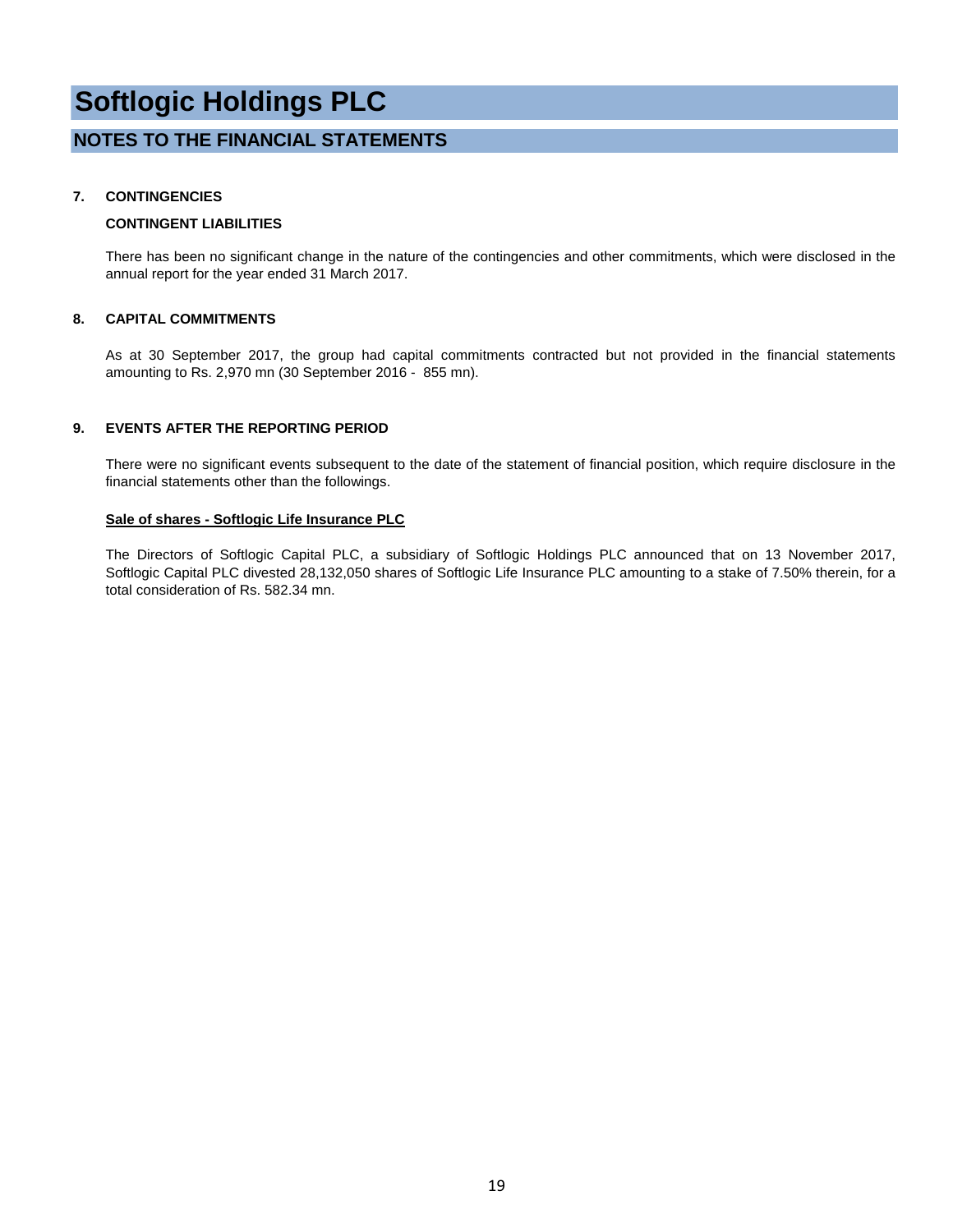#### **NOTES TO THE FINANCIAL STATEMENTS**

#### **10. RELATED PARTY TRANSACTIONS**

#### **10.1 Transactions with related parties**

|                                                  |                            | <b>Group</b>               | <b>Company</b>             |                            |  |  |
|--------------------------------------------------|----------------------------|----------------------------|----------------------------|----------------------------|--|--|
| In Rs.                                           | 06 months to<br>30-09-2017 | 06 months to<br>30-09-2016 | 06 months to<br>30-06-2017 | 06 months to<br>30-06-2016 |  |  |
| <b>Subsidiaries</b>                              |                            |                            |                            |                            |  |  |
| (Purchases) / sales of goods                     |                            | $\overline{\phantom{a}}$   | (1,708,979)                | (1, 105, 605)              |  |  |
| (Receiving) / rendering of services              |                            | $\blacksquare$             | 305,103,047                | 227,577,531                |  |  |
| (Purchases) / sale of property plant & equipment |                            | $\overline{\phantom{a}}$   | (19, 210, 935)             | (20, 658, 716)             |  |  |
| Loans given / (obtained)                         |                            | $\overline{\phantom{a}}$   | 740,233,750                | 743,011,109                |  |  |
| Interest received / (paid)                       |                            |                            | 365,471,971                | 268,166,969                |  |  |
| Rent received / (paid)                           |                            |                            | 26,743,494                 | 21,216,667                 |  |  |
| Dividend received                                |                            |                            | 1,771,460                  | 373,111,249                |  |  |
| Profit on disposal of shares                     | ۰                          | $\overline{\phantom{a}}$   |                            | 1,097,248,468              |  |  |
| Guarantee charges received                       |                            | $\overline{\phantom{a}}$   | 93,379,527                 | 70,462,195                 |  |  |
| Guarantees given / (obtained)                    |                            | $\overline{\phantom{a}}$   | 20,663,000,000             | 20,946,000,000             |  |  |
|                                                  |                            |                            |                            |                            |  |  |
| <b>Associates</b>                                |                            |                            |                            |                            |  |  |
| (Purchases) / sale of property plant & equipment | 11,685,958                 | 596,584                    |                            |                            |  |  |
| (Receiving) / rendering of services              | (767, 736)                 | 801,711                    | 5,341,429                  | 5,726,530                  |  |  |
| Dividend received                                |                            |                            | 3,015,010                  | 1,800,014                  |  |  |
|                                                  |                            |                            |                            |                            |  |  |
| Key management personnel                         |                            |                            |                            |                            |  |  |
| Loans given/ (received)                          | (8,839,174)                | (11, 616, 343)             | (1,992,157)                | (1,992,157)                |  |  |
| Guarantees given/ (received)                     | (510,000,000)              | (940,000,000)              | (100,000,000)              | (100,000,000)              |  |  |
| Loans given/ (customer deposits received)        | (70, 295, 768)             | (85, 240, 570)             |                            |                            |  |  |
| Advances given/ (received)                       | (133,808,553)              |                            |                            |                            |  |  |
|                                                  |                            |                            |                            |                            |  |  |
| <b>Close family members of KMP</b>               |                            |                            |                            |                            |  |  |
| (Receiving) / rendering of services              |                            |                            |                            |                            |  |  |

#### **10.2 Terms and conditions of transactions with related parties**

Transactions with related parties are carried out under relevant commercial terms and conditions. Outstanding current account balances at year end are unsecured, interest free and settlement occurs in cash. Interest bearing borrowings are at predetermined interest rates and terms.